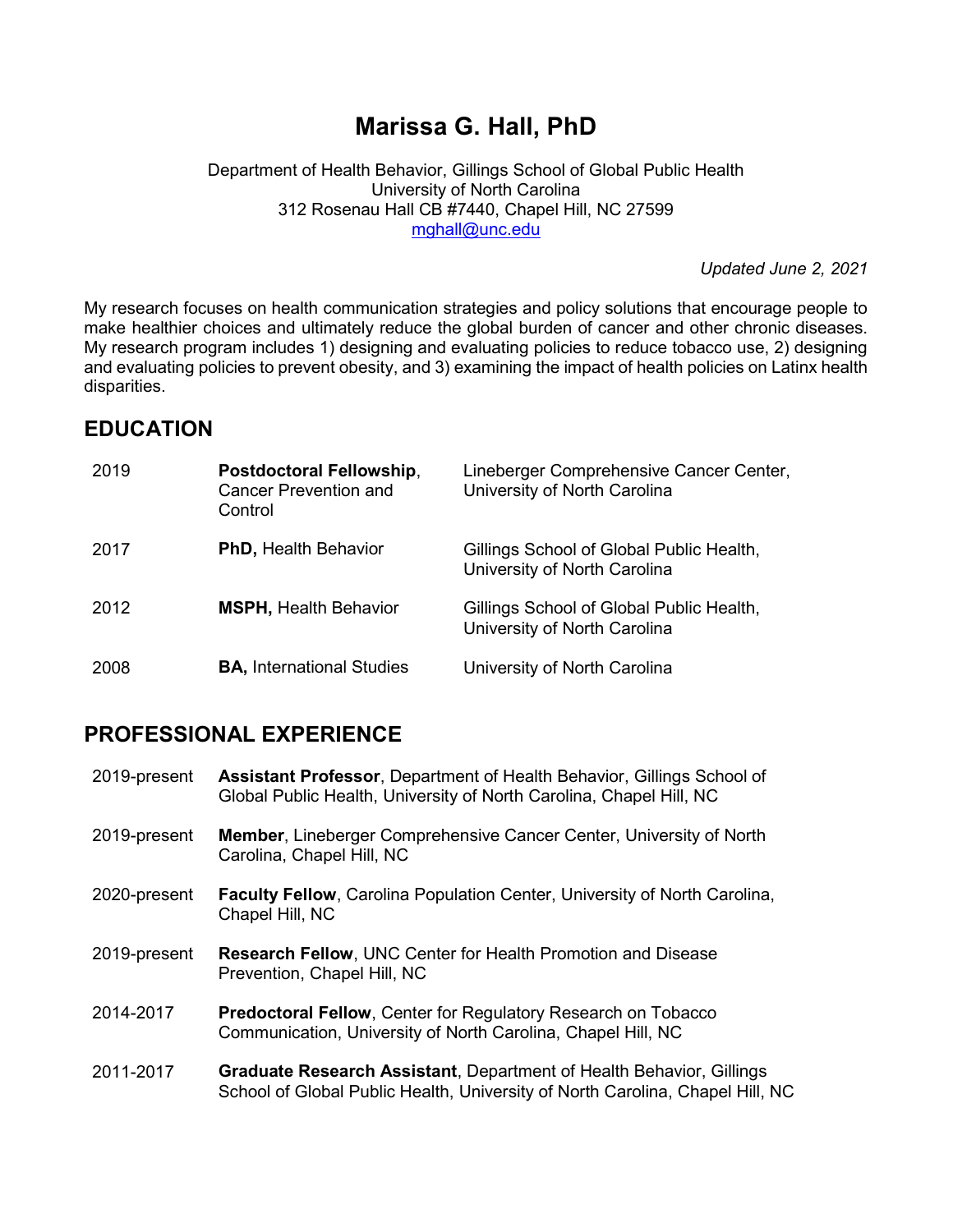- 2012-2013 Predoctoral Fellow, Carolina Population Center, University of North Carolina, Chapel Hill, NC
- 2011-2012 Public Health Leader, Honduran Health Alliance, University of North Carolina, Chapel Hill, NC and Choluteca, Honduras
- 2010-2011 Research Associate, SciMetrika, LLC, Research Triangle Park, NC
- 2009 Research Assistant, Cecil G. Sheps Center for Health Services Research, University of North Carolina, Chapel Hill, NC
- 2008-2009 Volunteer Coordinator and Fundraiser, Asociación Nuevos Horizontes, Quetzaltenango, Guatemala

### HONORS

| 2021 | Junior Faculty Development Award, Office of the Executive Vice Chancellor<br>and Provost, University of North Carolina                                                                                     |
|------|------------------------------------------------------------------------------------------------------------------------------------------------------------------------------------------------------------|
| 2017 | Delta Omega Service Award                                                                                                                                                                                  |
| 2016 | First place poster prize, UNC Lineberger Comprehensive Cancer Center<br><b>Scientific Retreat</b>                                                                                                          |
| 2015 | Marci Kramish Campbell Dissertation Award Supporting Research<br>Excellence in Cancer and the Population Sciences (\$5,000 award),<br>Lineberger Comprehensive Cancer Center, University of North Carolina |
| 2015 | Public Policy Network Award, Society for Research on Nicotine & Tobacco                                                                                                                                    |
| 2015 | Meritorious Student Abstract, Society for Behavioral Medicine                                                                                                                                              |
| 2014 | Meritorious Student Abstract, Society for Behavioral Medicine                                                                                                                                              |
| 2012 | Harry A. Guess Scholarship, Gillings School of Global Public Health,<br>University of North Carolina                                                                                                       |
| 2011 | Gillings Merit Award, Department of Health Behavior, University of North<br>Carolina                                                                                                                       |
| 2008 | Phi Beta Kappa Honors Society                                                                                                                                                                              |

### MEMBERSHIP IN PROFESSIONAL ORGANIZATIONS

2014-present Society for Behavioral Medicine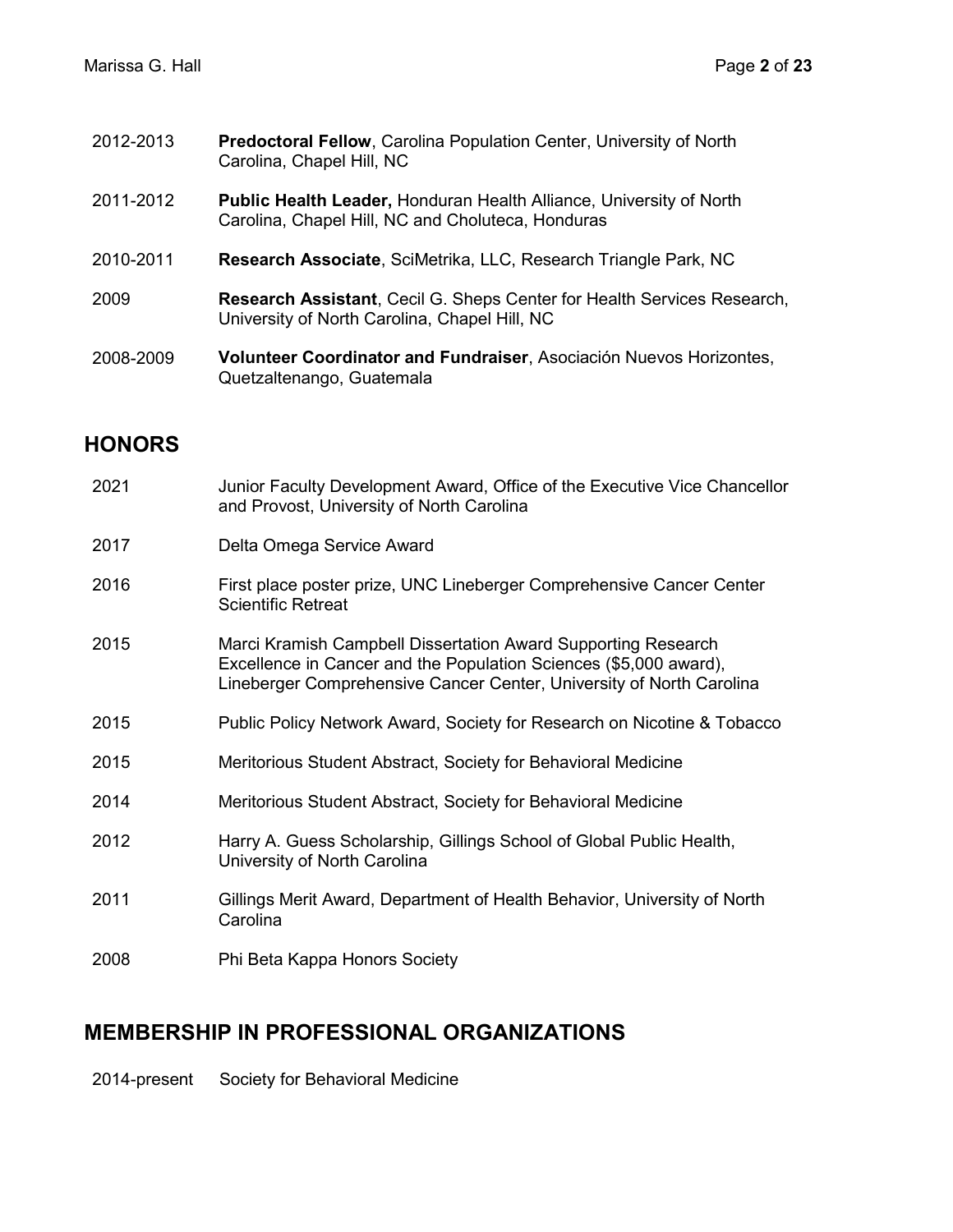2014-present Society for Research on Nicotine & Tobacco

### PUBLICATIONS

Underlining indicates trainee

\* Co-first authors

- 64. Vereen RN, Lazard AJ, Frank SC, Pulido M, Richter APC, Higgins ICA, Shelus VS, Vandegrift SM, Hall MG, Ribisl KM. (In Press). Motivations, barriers, and communication recommendations for promoting face coverings during the COVID-19 pandemic: survey findings from a diverse sample. PLoS One.
- 63. Hall MG, Lazard AJ, Grummon AH, Higgins I, Bercholz MG, Richter APC, Taillie LS. (In Press). Designing impactful warnings for sugary drinks: a randomized clinical trial with Latino and non-Latino parents. Preventive Medicine.
- 62. Carl AE, Taillie LS, Grummon AH, Lazard AJ, Higgins I, Mendel JR, Hall MG. Appetite. 2021 Apr 3;164:105234. doi: 10.1016/j.appet.2021.105234. [Epub ahead of print] PubMed PMID: 33823230.
- 61. Duffy EW, Taillie LS, Richter APC, Higgins IC, Harris JL, Hall MG. Toddler milk perceptions and purchases: the role of Latino ethnicity. Public Health Nutr. 2021 Jan 21:1-9. doi: 10.1017/S1368980021000264. [Epub ahead of print] PubMed PMID: 33472718.
- 60. Duffy EW, Taillie LS, Richter APC, Higgins ICA, Harris JL, Hall MG. Parental perceptions and exposure to advertising of toddler milk: a pilot study with Latino parents. Int J Environ Res Public Health. 2021 Jan 10;18(2). doi: 10.3390/ijerph18020528. PubMed PMID: 33435227; PubMed Central PMCID: PMC7827454.
- 59. Duffy EW, Hall MG, Dillman Carpentier FR, Musicus AA, Meyer ML, Rimm E, Smith Taillie L. Nutrition claims on fruit drinks are inconsistent indicators of nutritional profile: a content analysis of fruit drinks purchased by households with young children. J Acad Nutr Diet. 2021 Jan;121(1):36-46.e4. doi: 10.1016/j.jand.2020.08.009. Epub 2020 Sep 22. PubMed PMID: 32978105; PubMed Central PMCID: PMC7752796.
- 58. Shelus VS, Frank SC, Lazard AJ, Higgins ICA, Pulido M, Richter APC, Vandegrift SM, Vereen RN, Ribisl KM, Hall MG. Motivations and barriers for the use of face coverings during the COVID-19 pandemic: messaging insights from focus groups. Int J Environ Res Public Health. 2020 Dec 12;17(24). doi: 10.3390/ijerph17249298. PubMed PMID: 33322672; PubMed Central PMCID: PMC7763909.
- 57. Grummon AH, Hall MG, Mitchell CG, Pulido M, Mendel Sheldon J, Noar SM, Ribisl KM, Brewer NT. Reactions to messages about smoking, vaping and COVID-19: two national experiments. Tob Control. 2020 Nov 13;. doi: 10.1136/tobaccocontrol-2020-055956. [Epub ahead of print] PubMed PMID: 33188150; PubMed Central PMCID: PMC7669534.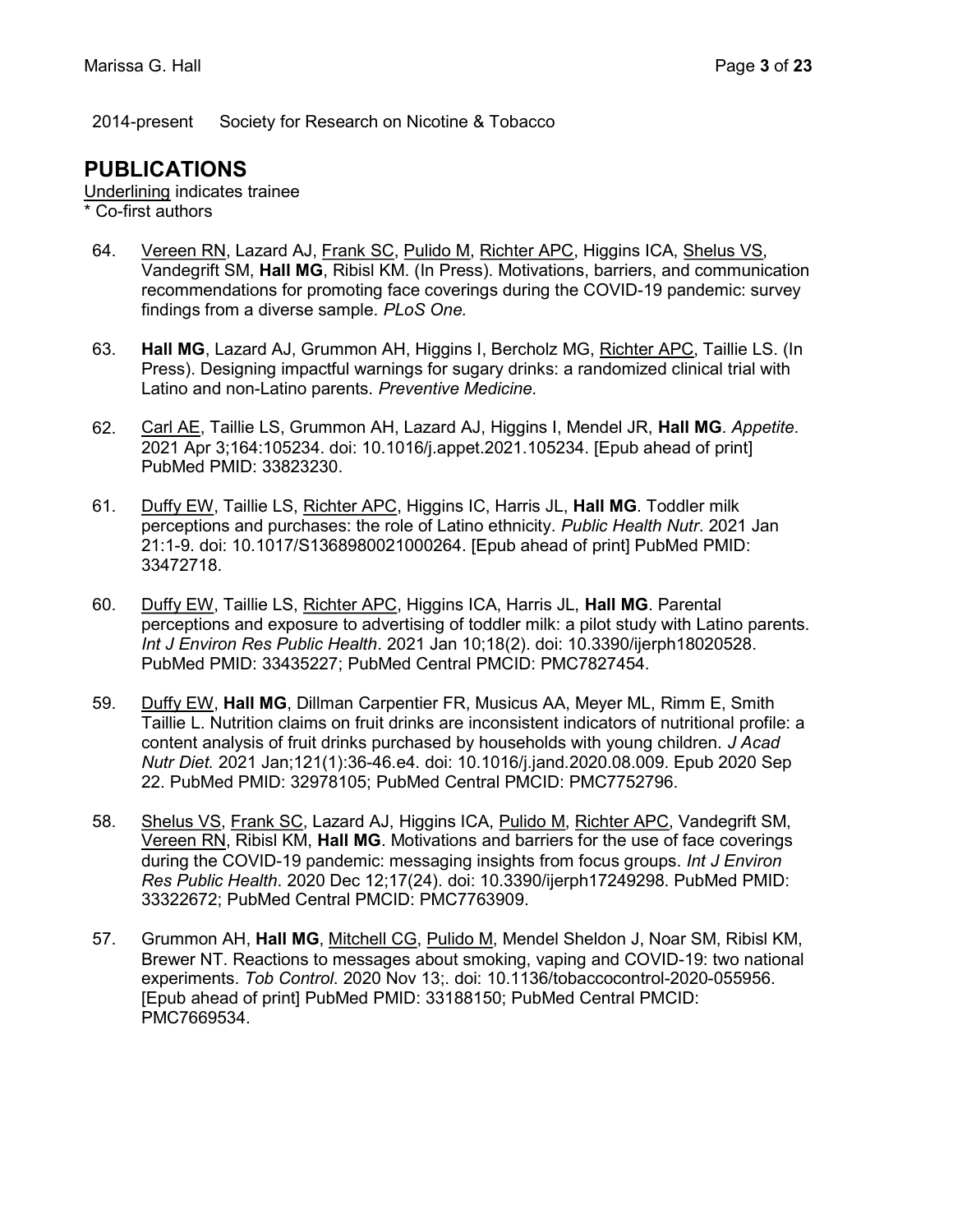- 56. Taillie LS, Hall MG, Gómez LF, Higgins I, Bercholz M, Murukutla N, Mora-Plazas M. Designing an effective front-of-package warning label for food and drinks high in added sugar, sodium, or saturated fat in Colombia: an online experiment. Nutrients. 2020 Oct 13;12(10). doi: 10.3390/nu12103124. PubMed PMID: 33066130; PubMed Central PMCID: PMC7601991.
- 55. Hall MG,\* Grummon AH.\* Nutrient warnings on unhealthy foods. JAMA. 2020 Oct 1; doi: 10.1001/jama.2020.18941. [Epub ahead of print] PubMed PMID: 33022044; NIHMSID:NIHMS1649231.
- 54. Noar SM, Rohde JA, Prentice-Dunn H, Kresovich A, Hall MG, Brewer NT. Evaluating the actual and perceived effectiveness of e-cigarette prevention advertisements among adolescents. Addict Behav. 2020 Oct;109:106473. doi: 10.1016/j.addbeh.2020.106473. Epub 2020 May 19. PubMed PMID: 32521287; PubMed Central PMCID: PMC7901805.
- 53. Reynolds JP, Vasiljevic M, Pilling M, Hall MG, Ribisl KM, Marteau TM. Communicating evidence about the causes of obesity and support for obesity policies: two populationbased survey experiments. Int J Environ Res Public Health. 2020 Sep 8;17(18). doi: 10.3390/ijerph17186539. PubMed PMID: 32911776; PubMed Central PMCID: PMC7559841.
- 52. Butler EN, Hall MG, Chen MS, Pepper JK, Blanton H, Brewer NT. The prototypes of tobacco users scale (POTUS) for cigarette smoking and e-cigarette use: development and validation. Int J Environ Res Public Health. 2020 Aug 21;17(17). doi: 10.3390/ijerph17176081. PubMed PMID: 32825565; PubMed Central PMCID: PMC7503746.
- 51. Grummon AH, Hall MG, Block JP, Bleich SN, Rimm EB, Taillie LS, Barnhill A. Ethical considerations for food and beverage warnings. Physiol Behav. 2020 Aug 1;222:112930. doi: 10.1016/j.physbeh.2020.112930. Epub 2020 May 11. PubMed PMID: 32434747; PubMed Central PMCID: PMC7321920.
- 50. Hall MG, Grummon AH, Lazard AJ, Maynard OM, Taillie LS. Reactions to graphic and text health warnings for cigarettes, sugar-sweetened beverages, and alcohol: an online randomized experiment of US adults. Prev Med. 2020 Aug;137:106120. doi: 10.1016/j.ypmed.2020.106120. Epub 2020 May 8. PubMed PMID: 32437703; PubMed Central PMCID: PMC7713698.
- 49. Noar SM, Rohde JA, Barker JO, **Hall MG**, Brewer NT. Pictorial cigarette pack warnings increase some risk appraisals but not risk beliefs: a meta-analysis. Hum Commun Res. 2020 Jul;46(2-3):250-272. doi: 10.1093/hcr/hqz016. Epub 2020 Feb 3. PubMed PMID: 32565612; PubMed Central PMCID: PMC7291919.
- 48. Rohde JA, Noar SM, Mendel JR, Hall MG, Baig SA, Ribisl KM, Brewer NT. E-cigarette health harm awareness and discouragement: implications for health communication. Nicotine Tob Res. 2020 Jun 12;22(7):1131-1138. doi: 10.1093/ntr/ntz194. PubMed PMID: 31593586; PubMed Central PMCID: PMC7291804.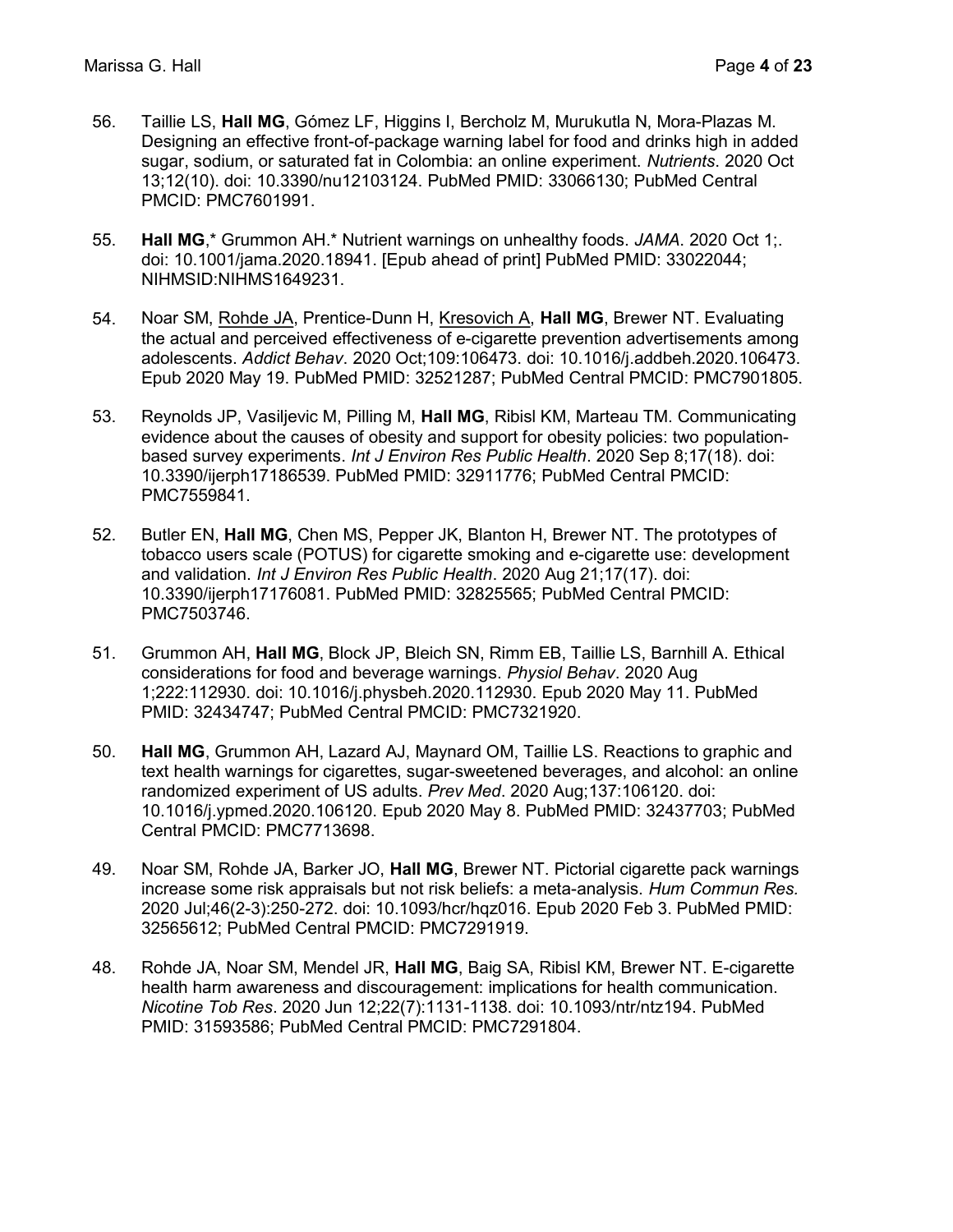- 47. Grummon AH, Hall MG. Sugary drink warnings: A meta-analysis of experimental studies. PLoS Med. 2020 May;17(5):e1003120. doi: 10.1371/journal.pmed.1003120. eCollection 2020 May. PubMed PMID: 32433660; PubMed Central PMCID: PMC7239392.
- 46. Contreras-Manzano A, Jáuregui A, Nieto C, Hall MG, Vargas-Meza J, Thrasher JF, Illescas-Zárate D, Barquera S, Hammond D. The impact of a cartoon character on adults perceptions of children's breakfast cereals: a randomized experiment. Nutr J. 2020 May 17;19(1):43. doi: 10.1186/s12937-020-00565-5. PubMed PMID: 32418538; PubMed Central PMCID: PMC7232833.
- 45. Rohde JA, Noar SM, Prentice-Dunn H, Kresovich A, Hall MG. Comparison of message and effects perceptions for The Real Cost e-cigarette prevention ads. Health Commun. 2020 Apr 8;:1-9. doi: 10.1080/10410236.2020.1749353. [Epub ahead of print] PubMed PMID: 32268799.
- 44. Jáuregui A, Vargas-Meza J, Nieto C, Contreras-Manzano A, Alejandro NZ, Tolentino-Mayo L, Hall MG, Barquera S. Impact of front-of-pack nutrition labels on consumer purchasing intentions: a randomized experiment in low- and middle-income Mexican adults. BMC Public Health. 2020 Apr 6;20(1):463. doi: 10.1186/s12889-020-08549-0. PubMed PMID: 32252716; PubMed Central PMCID: PMC7137298.
- 43. Hall MG, Lazard AJ, Grummon AH, Mendel JR, Taillie LS. The impact of front-ofpackage claims, fruit images, and health warnings on consumers' perceptions of sugarsweetened fruit drinks: three randomized experiments. Prev Med. 2020 Mar;132:105998. doi: 10.1016/j.ypmed.2020.105998. Epub 2020 Jan 23. PubMed PMID: 31982477; PubMed Central PMCID: PMC7085890.
- 42. Taillie LS, Hall MG, Popkin BM, Ng SW, Murukutla N. Experimental studies of front-ofpackage nutrient warning labels on sugar-sweetened beverages and ultra-processed foods: a scoping review. Nutrients. 2020 Feb 22;12(2). doi: 10.3390/nu12020569. Review. PubMed PMID: 32098363; PubMed Central PMCID: PMC7071470.
- 41. Hall MG, Byron JM, Brewer NT, Noar SM, Ribisl KM. Interest in illicit purchase of cigarettes under a very low nicotine content product standard. Nicotine Tob Res. 2019 Dec 23;21(Suppl 1):S128-S132. doi: 10.1093/ntr/ntz159. PubMed PMID: 31867641; PubMed Central PMCID: PMC6939751.
- 40. Byron MJ, Hall MG, King JL, Ribisl KM, Brewer NT. Reducing nicotine without misleading the public: descriptions of cigarette nicotine level and accuracy of perceptions about nicotine content, addictiveness, and risk. Nicotine Tob Res. 2019 Dec 23;21(Suppl 1):S101-S107. doi: 10.1093/ntr/ntz161. PubMed PMID: 31867657; PubMed Central PMCID: PMC6939779.
- 39. Grummon AH, Taillie LS, Golden SD, Hall MG, Ranney LM, Brewer NT. Sugarsweetened beverage health warnings and purchases: a randomized controlled trial. Am J Prev Med. 2019 Nov;57(5):601-610. doi: 10.1016/j.amepre.2019.06.019. Epub 2019 Oct 2. PubMed PMID: 31586510; PubMed Central PMCID: PMC6803129.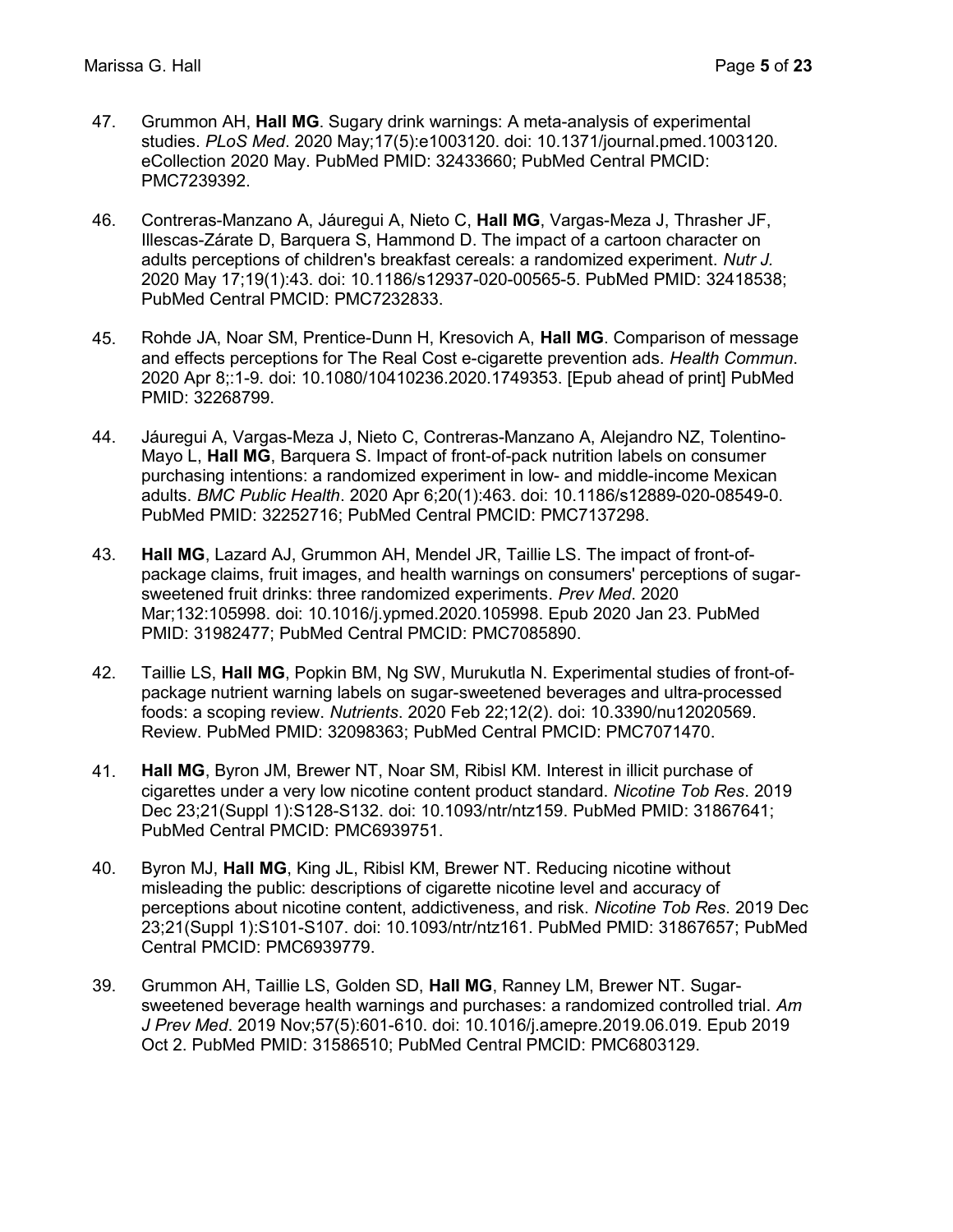- 38. Hall MG, Grummon AH, Maynard OM, Kameny MR, Jenson D, Popkin BM. Causal language in health warning labels and US adults' perception: a randomized experiment. Am J Public Health. 2019 Oct;109(10):1429-1433. doi: 10.2105/AJPH.2019.305222. Epub 2019 Aug 15. PubMed PMID: 31415206; PubMed Central PMCID: PMC6727278.
- 37. Brewer NT, Jeong M, Hall MG, Baig SA, Mendel JR, Lazard AJ, Noar SM, Kameny MR, Ribisl KM. Impact of e-cigarette health warnings on motivation to vape and smoke. Tob Control. 2019 Jul 10;. doi: 10.1136/tobaccocontrol-2018-054878. [Epub ahead of print] PubMed PMID: 31292169; PubMed Central PMCID: PMC6824616.
- 36. Grummon AH, Hall MG, Taillie LS, Brewer NT. How should sugar-sweetened beverage health warnings be designed? A randomized experiment. Prev Med. 2019 Apr;121:158- 166. doi: 10.1016/j.ypmed.2019.02.010. Epub 2019 Feb 14. PubMed PMID: 30772370; PubMed Central PMCID: PMC6520104.
- 35. Brewer NT, Parada H, Hall MG, Boynton MH, Noar SM, Ribisl KM. Understanding why pictorial cigarette pack warnings increase quit attempts. Ann Behav Med. 2019 Mar 1;53(3):232-243. doi: 10.1093/abm/kay032. PubMed PMID: 29850764; PubMed Central PMCID: PMC6265120.
- 34. Hall MG, Saffer AJ, Noar SM. A secondary audience's reactions to "The Real Cost" advertisements: results from a study of US young adult smokers and susceptible nonsmokers. Am J Prev Med. 2019 Feb;56(2 Suppl 1):S57-S64. doi: 10.1016/j.amepre.2018.08.005. PubMed PMID: 30661527; PubMed Central PMCID: PMC6373760.
- 33. Brewer NT, Jeong M, Mendel JR, Hall MG, Zhang D, Parada H Jr, Boynton MH, Noar SM, Baig SA, Morgan JC, Ribisl KM. Cigarette pack messages about toxic chemicals: a randomised clinical trial. Tob Control. 2019 Jan;28(1):74-80. doi: 10.1136/tobaccocontrol-2017-054112. Epub 2018 Apr 13. PubMed PMID: 29654122; PubMed Central PMCID: PMC6186198.
- 32. Morgan JC, Golden SD, Noar SM, Ribisl KM, Southwell BG, Jeong M, Hall MG, Brewer NT. Conversations about pictorial cigarette pack warnings: theoretical mechanisms of influence. Soc Sci Med. 2018 Dec;218:45-51. doi: 10.1016/j.socscimed.2018.09.063. Epub 2018 Oct 3. PubMed PMID: 30340152; PubMed Central PMCID: PMC6535087.
- 31. Hall MG, Sheeran P, Noar SM, Boynton MH, Ribisl KM, Parada H Jr, Johnson TO, Brewer NT. Negative affect, message reactance and perceived risk: how do pictorial cigarette pack warnings change quit intentions?. Tob Control. 2018 Oct;27(e2):e136 e142. doi: 10.1136/tobaccocontrol-2017-053972. Epub 2017 Dec 16. PubMed PMID: 29248897; PubMed Central PMCID: PMC6004228.
- 30. Brodar KE, Byron MJ, Peebles K, Hall MG, Pepper JK, Brewer NT. "That's probably what my mama's lungs look like": how adolescent children react to pictorial warnings on their parents' cigarette packs. BMC Public Health. 2018 Sep 15;18(1):1125. doi: 10.1186/s12889-018-6011-7. PubMed PMID: 30219038; PubMed Central PMCID: PMC6139175.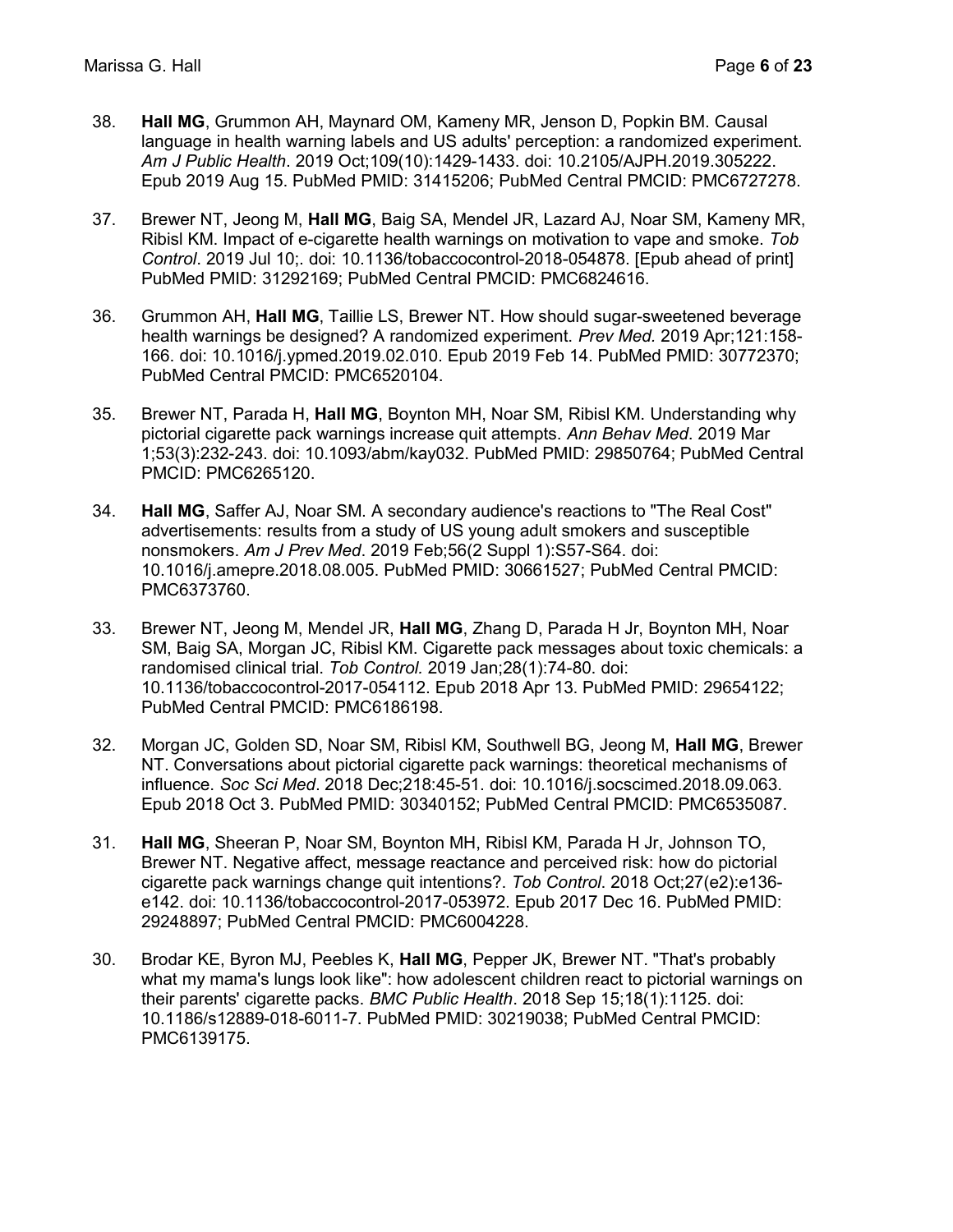- 29. Hall MG, Mendel JR, Noar SM, Brewer NT. Why smokers avoid cigarette pack risk messages: two randomized clinical trials in the United States. Soc Sci Med. 2018 Sep;213:165-172. doi: 10.1016/j.socscimed.2018.07.049. Epub 2018 Jul 31. PubMed PMID: 30096636; PubMed Central PMCID: PMC6129195.
- 28. Mendel JR, Hall MG, Baig SA, Jeong M, Brewer NT. Placing health warnings on ecigarettes: a standardized protocol. Int J Environ Res Public Health. 2018 Jul 25;15(8). doi: 10.3390/ijerph15081578. PubMed PMID: 30044431; PubMed Central PMCID: PMC6122039.
- 27. Parada H Jr, Hall MG, Boynton MH, Brewer NT. Trajectories of responses to pictorial cigarette pack warnings. Nicotine Tob Res. 2018 Jun 7;20(7):876-881. doi: 10.1093/ntr/ntx182. PubMed PMID: 29059340; PubMed Central PMCID: PMC5991219.
- 26. Brewer NT, Hall MG, Noar SM. Pictorial cigarette pack warnings increase quitting: a comment on Kok et al. Health Psychol Rev. 2018 Jun;12(2):129-132. doi: 10.1080/17437199.2018.1445544. Epub 2018 Mar 13. PubMed PMID: 29478371; PubMed Central PMCID: PMC5906160.
- 25. Hall MG, Marteau TM, Sunstein CR, Ribisl KM, Noar SM, Orlan EN, Brewer NT. Public support for pictorial warnings on cigarette packs: an experimental study of US smokers. J Behav Med. 2018 Jun;41(3):398-405. doi: 10.1007/s10865-018-9910-2. Epub 2018 Feb 6. PubMed PMID: 29411272; PubMed Central PMCID: PMC5924634.
- 24. Mendel JR, Baig SA, Hall MG, Jeong M, Byron MJ, Morgan JC, Noar SM, Ribisl KM, Brewer NT. Brand switching and toxic chemicals in cigarette smoke: a national study. PLoS One. 2018;13(1):e0189928. doi: 10.1371/journal.pone.0189928. eCollection 2018. PubMed PMID: 29324749; PubMed Central PMCID: PMC5764241.
- 23. Noar SM, Kelley DE, Boynton MH, Morgan JC, Hall MG, Mendel JR, Ribisl KM, Brewer NT. Identifying principles for effective messages about chemicals in cigarette smoke. Prev Med. 2018 Jan;106:31-37. doi: 10.1016/j.ypmed.2017.09.005. Epub 2017 Sep 8. PubMed PMID: 28890353; PubMed Central PMCID: PMC5764803.
- 22. Kiviniemi MT, Ellis EM, Hall MG, Moss JL, Lillie SE, Brewer NT, Klein WMP. Mediation, moderation, and context: understanding complex relations among cognition, affect, and health behaviour. Psychol Health. 2018 Jan;33(1):98-116. doi: 10.1080/08870446.2017.1324973. Epub 2017 May 10. PubMed PMID: 28488897.
- 21. Chen MS, Hall MG, Parada H, Peebles K, Brodar KE, Brewer NT. Symptoms during adolescents' first use of cigarettes and e-cigarettes: a pilot study. Int J Environ Res Public Health. 2017 Oct 20;14(10). doi: 10.3390/ijerph14101260. PubMed PMID: 29053574; PubMed Central PMCID: PMC5664761.
- 20. Kowitt SD, Goldstein AO, Schmidt AM, Hall MG, Brewer NT. Attitudes toward FDA regulation of newly deemed tobacco products. Tob Regul Sci. 2017 Oct;3(4):504-515. doi: 10.18001/TRS.3.4.10. Epub 2017 Oct 1. PubMed PMID: 29450218; PubMed Central PMCID: PMC5810966.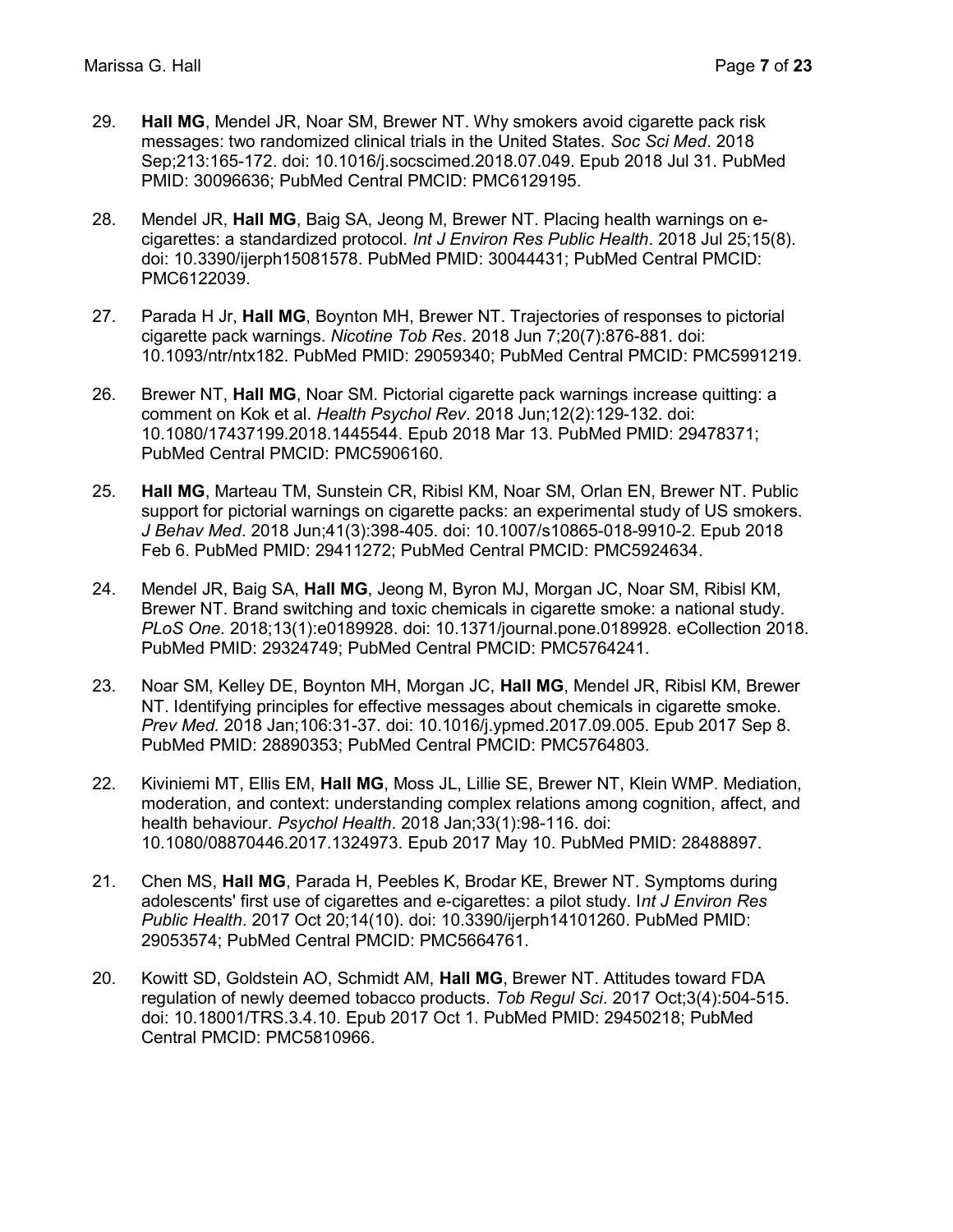- 19. Francis DB, Hall MG, Noar SM, Ribisl KM, Brewer NT. Systematic review of measures used in pictorial cigarette pack warning experiments. Nicotine Tob Res. 2017 Oct 1;19(10):1127-1137. doi: 10.1093/ntr/ntx082. Review. PubMed PMID: 28431080; PubMed Central PMCID: PMC5896543.
- 18. Hall MG, Sheeran P, Noar SM, Ribisl KM, Boynton MH, Brewer NT. A brief measure of reactance to health warnings. J Behav Med. 2017 Jun;40(3):520-529. doi: 10.1007/s10865-016-9821-z. Epub 2017 Jan 24. PubMed PMID: 28120228; PubMed Central PMCID: PMC5458745.
- 17. Brodar KE, Hall MG, Butler EN, Parada H, Stein-Seroussi A, Hanley S, Brewer NT. Recruiting diverse smokers: enrollment yields and cost. Int J Environ Res Public Health. 2016 Dec 16;13(12). doi: 10.3390/ijerph13121251. PubMed PMID: 27999280; PubMed Central PMCID: PMC5201392.
- 16. Peebles K, Hall MG, Pepper JK, Byron MJ, Noar SM, Brewer NT. Adolescents' responses to pictorial warnings on their parents' cigarette packs. J Adolesc Health. 2016 Dec;59(6):635-641. doi: 10.1016/j.jadohealth.2016.07.003. Epub 2016 Sep 16. PubMed PMID: 27646499; PubMed Central PMCID: PMC5341376.
- 15. Hall MG, Williams RS, Gammon DG, Ribisl KM. Internet cigarette vendors make taxfree claims and sell cigarettes cheaper than retail outlets. Tob Control. 2016 Nov;25(6):616-618. doi: 10.1136/tobaccocontrol-2015-052359. Epub 2015 Oct 21. PubMed PMID: 26490844; PubMed Central PMCID: PMC4840085.
- 14. Hall MG, Sheeran P, Noar SM, Ribisl KM, Bach LE, Brewer NT. Reactance to health warnings scale: development and validation. Ann Behav Med. 2016 Oct;50(5):736-750. doi: 10.1007/s12160-016-9799-3. PubMed PMID: 27333895; PubMed Central PMCID: PMC5055422.
- 13. Hall MG, Pepper JK, Morgan JC, Brewer NT. Social interactions as a source of information about e-cigarettes: a study of U.S. adult smokers. Int J Environ Res Public Health. 2016 Aug 5;13(8). doi: 10.3390/ijerph13080788. PubMed PMID: 27527199; PubMed Central PMCID: PMC4997474.
- 12. Moracco KE, Morgan JC, Mendel J, Teal R, Noar SM, Ribisl KM, Hall MG, Brewer NT. "My first thought was croutons": perceptions of cigarettes and cigarette smoke constituents among adult smokers and nonsmokers. Nicotine Tob Res. 2016 Jul;18(7):1566-74. doi: 10.1093/ntr/ntv281. Epub 2015 Dec 17. PubMed PMID: 26681775; PubMed Central PMCID: PMC4902881.
- 11. Brewer NT, Hall MG, Noar SM, Parada H, Stein-Seroussi A, Bach LE, Hanley S, Ribisl KM. Effect of pictorial cigarette pack warnings on changes in smoking behavior: a randomized clinical trial. JAMA Intern Med. 2016 Jul 1;176(7):905-12. doi: 10.1001/jamainternmed.2016.2621. PubMed PMID: 27273839; PubMed Central PMCID: PMC5458743.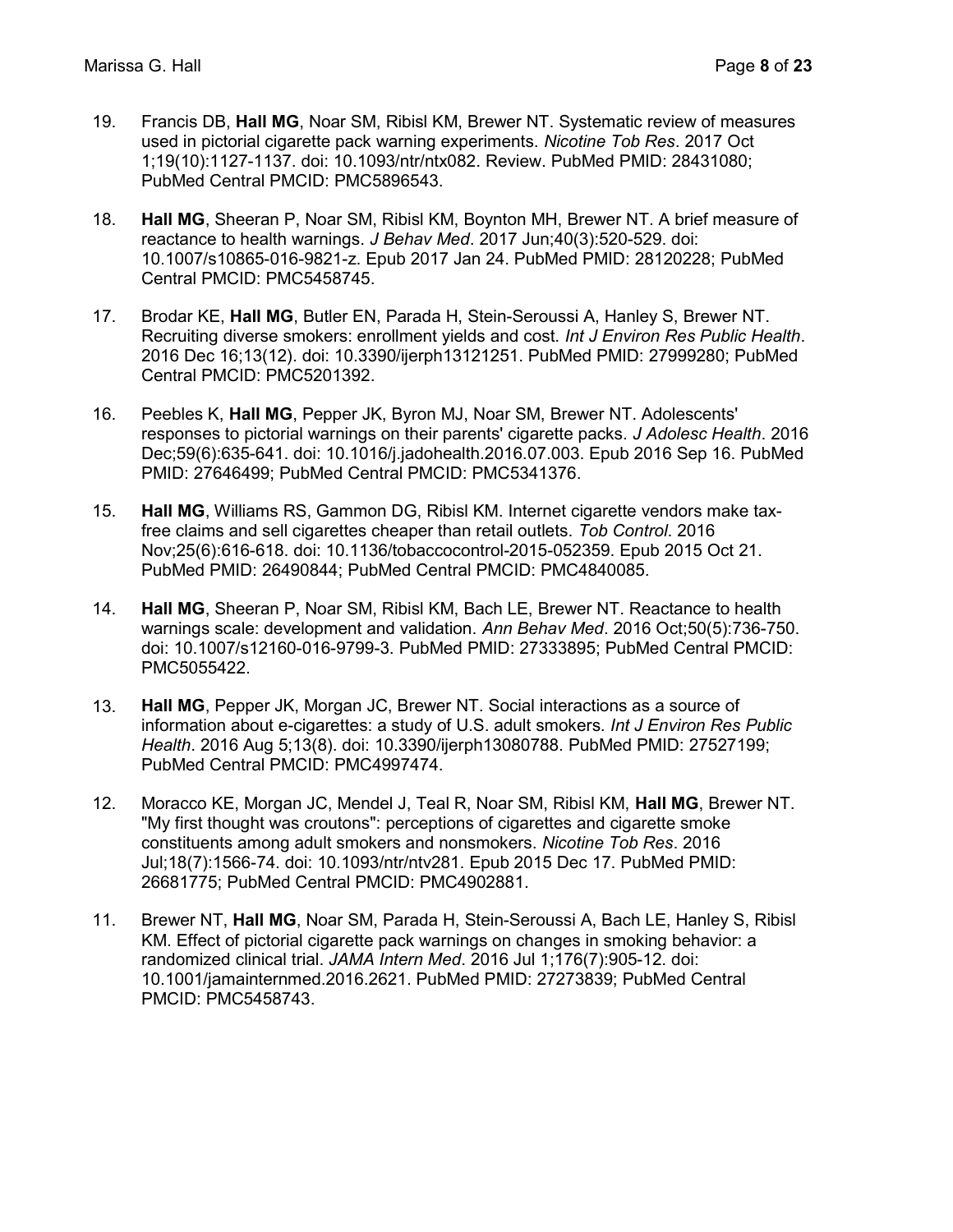- 10. Noar SM, Hall MG, Francis DB, Ribisl KM, Pepper JK, Brewer NT. Pictorial cigarette pack warnings: a meta-analysis of experimental studies. Tob Control. 2016 May;25(3):341-54. doi: 10.1136/tobaccocontrol-2014-051978. Epub 2015 May 6. Review. PubMed PMID: 25948713; PubMed Central PMCID: PMC4636492.
- 9. Brewer NT, Hall MG, Lee JG, Peebles K, Noar SM, Ribisl KM. Testing warning messages on smokers' cigarette packages: a standardised protocol. Tob Control. 2016 Mar;25(2):153-9. doi: 10.1136/tobaccocontrol-2014-051661. Epub 2015 Jan 6. PubMed PMID: 25564282; PubMed Central PMCID: PMC4492886.
- 8. Hall MG, Kollath-Cattano C, Reynales-Shigematsu LM, Thrasher JF. Inter-rater reliability of measures to characterize the tobacco retail environment in Mexico. Salud Publica Mex. 2015 Nov-Dec;57(6):514-8. doi: 10.21149/spm.v57i6.7640. PubMed PMID: 26679314.
- 7. Hall MG, Peebles K, Bach LE, Noar SM, Ribisl KM, Brewer NT. Social interactions sparked by pictorial warnings on cigarette packs. Int J Environ Res Public Health. 2015 Oct 21;12(10):13195-208. doi: 10.3390/ijerph121013195. PubMed PMID: 26506363; PubMed Central PMCID: PMC4627025.
- 6. Hall MG, Fleischer NL, Reynales-Shigematsu LM, Arillo-Santillán E, Thrasher JF. Increasing availability and consumption of single cigarettes: trends and implications for smoking cessation from the ITC Mexico Survey. Tob Control. 2015 Jul;24 Suppl 3:iii64iii70. doi: 10.1136/tobaccocontrol-2014-051690. Epub 2014 Sep 5. PubMed PMID: 25192772; PubMed Central PMCID: PMC4465400.
- 5. Myers AE, Hall MG, Isgett LF, Ribisl KM. A comparison of three policy approaches for tobacco retailer reduction. Prev Med. 2015 May;74:67-73. doi: 10.1016/j.ypmed.2015.01.025. Epub 2015 Feb 14. PubMed PMID: 25689540; PubMed Central PMCID: PMC4563823.
- 4. Noar SM, Hall MG, Brewer NT. Pictorial cigarette pack warnings have important effects. Am J Public Health. 2015 Mar;105(3):e1. doi: 10.2105/AJPH.2014.302510. Epub 2015 Jan 20. PubMed PMID: 25602876; PubMed Central PMCID: PMC4330856.
- 3. Hall MG, Garrett JJ, Barrington C. La situación económica: social determinants of contraceptive use in rural Honduras. Glob Public Health. 2014;9(4):455-68. doi: 10.1080/17441692.2014.890238. Epub 2014 Mar 5. PubMed PMID: 24593192; PubMed Central PMCID: PMC4310570.
- 2. Hall MG, Ribisl KM, Brewer NT. Smokers' and nonsmokers' beliefs about harmful tobacco constituents: implications for FDA communication efforts. Nicotine Tob Res. 2014 Mar;16(3):343-50. doi: 10.1093/ntr/ntt158. Epub 2013 Oct 22. PubMed PMID: 24151139; PubMed Central PMCID: PMC3920339.
- 1. Wells R, La EH, Morrissey J, Hall MG, Lich KH, Blouin R. How a stressed local public system copes with people in psychiatric crisis. Psychiatr Q. 2013 Jun;84(2):255-70. doi: 10.1007/s11126-012-9245-z. PubMed PMID: 23065371; PubMed Central PMCID: PMC3566366.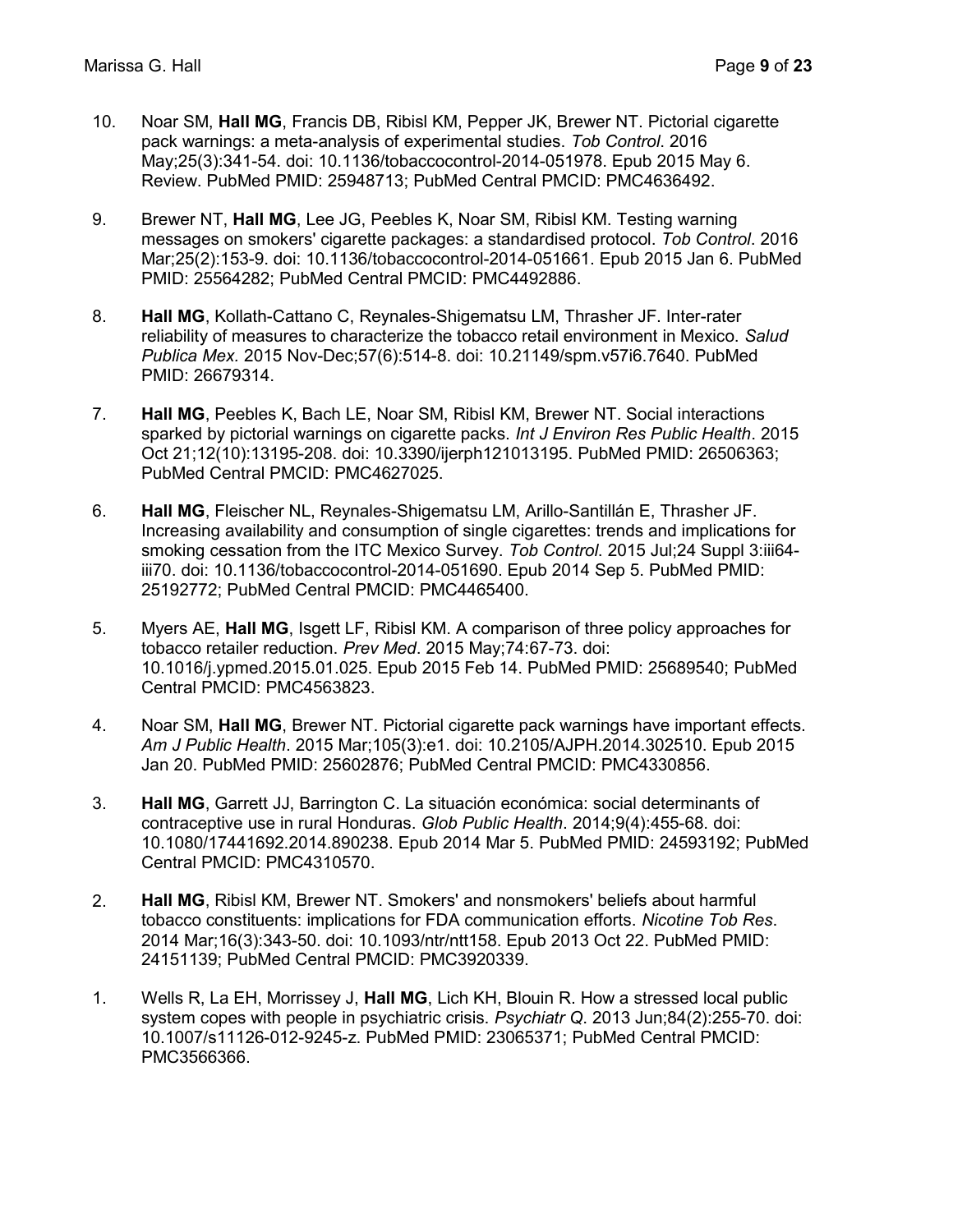### PAPERS UNDER PEER REVIEW

Underlining indicates trainee \*Co-first authors

- 17. Hall MG, Higgins ICA, Grummon AH, Lazard AJ, Prestemon CE, Sheldon JM, Taillie LS. (Under Review). Using a naturalistic store laboratory for clinical trials of point-of-sale policies and interventions: a feasibility and validation study. American Journal of Preventive Medicine.
- 16. Richter APC, Duffy EW, Taillie LS, Harris JL, Pomeranz JL, Hall MG. (Revise and Resubmit). The impact of toddler milk claims on beliefs and misperceptions: a randomized experiment with parents for young children. Journal of the Academy of Nutrition and Dietetics.
- 15. Grummon AH, Reimold AE, Hall MG. (Revise and Resubmit). Impact of San Francisco, CA's sugar-sweetened beverage health warning on consumer reactions: implications for equity from a randomized experiment. Journal of the Academy of Nutrition and Dietetics.
- 14. Reimold AE, Grummon AH, Taillie LS, Brewer NT, Rimm EB, Hall MG. (Revise and Resubmit). Understanding food insecurity during the COVID-19 pandemic. American Journal of Preventive Medicine.
- 13. Lazard AJ, Nicolla S, Darida A, Hall MG. (Revise and Resubmit). Negative perceptions of peers using e-cigarettes on Instagram: an experiment with adolescents. American Journal of Preventive Medicine.
- 12. Duffy EW, Ng SW, Hall MG, Bercholz M, Rebolledo N, Musicus AA, Taillie LS. (Under Review). Examining sociodemographic disparities in purchases of fruit drinks with policy relevant front-of-package nutrition claims. PLOS Medicine.
- 11. Rayala HT, Rebolledo N, Hall MG, Taillie LS. (Under Review). Evaluating perceived message effectiveness of health and environment-focused messages of the Meatless Monday campaign: an experiment with US adults. American Journal of Public Health.
- 10. Hall MG, Lazard AJ, Higgins ICA, Blitstein JL, Duffy EW, Greenthal E, Sorscher S, Taillie LS. (Under Review). Nutrition-related claims lead parents to choose less healthy drinks for young children: a randomized trial in a virtual convenience store. PLOS Medicine.
- 9. Mora-Plazas M,\* Higgins ICA,\* Gomez LF, Hall MG, Parra MF, Bercholz M, Murukutla N, Taillie LS. (Under Review). Impact of nutrient warning labels on choice of ultraprocessed food and drinks high in sugar, sodium, and saturated fat in Colombia: a randomized controlled trial. International Journal of Behavioral Nutrition and Physical Activity.
- 8. Wistar A, Chauvenet C, Hall MG, Bercholz M, Taillie LS. (Under Review). Designing environmental messages to discourage red meat consumption: an online experiment. Public Health Nutrition.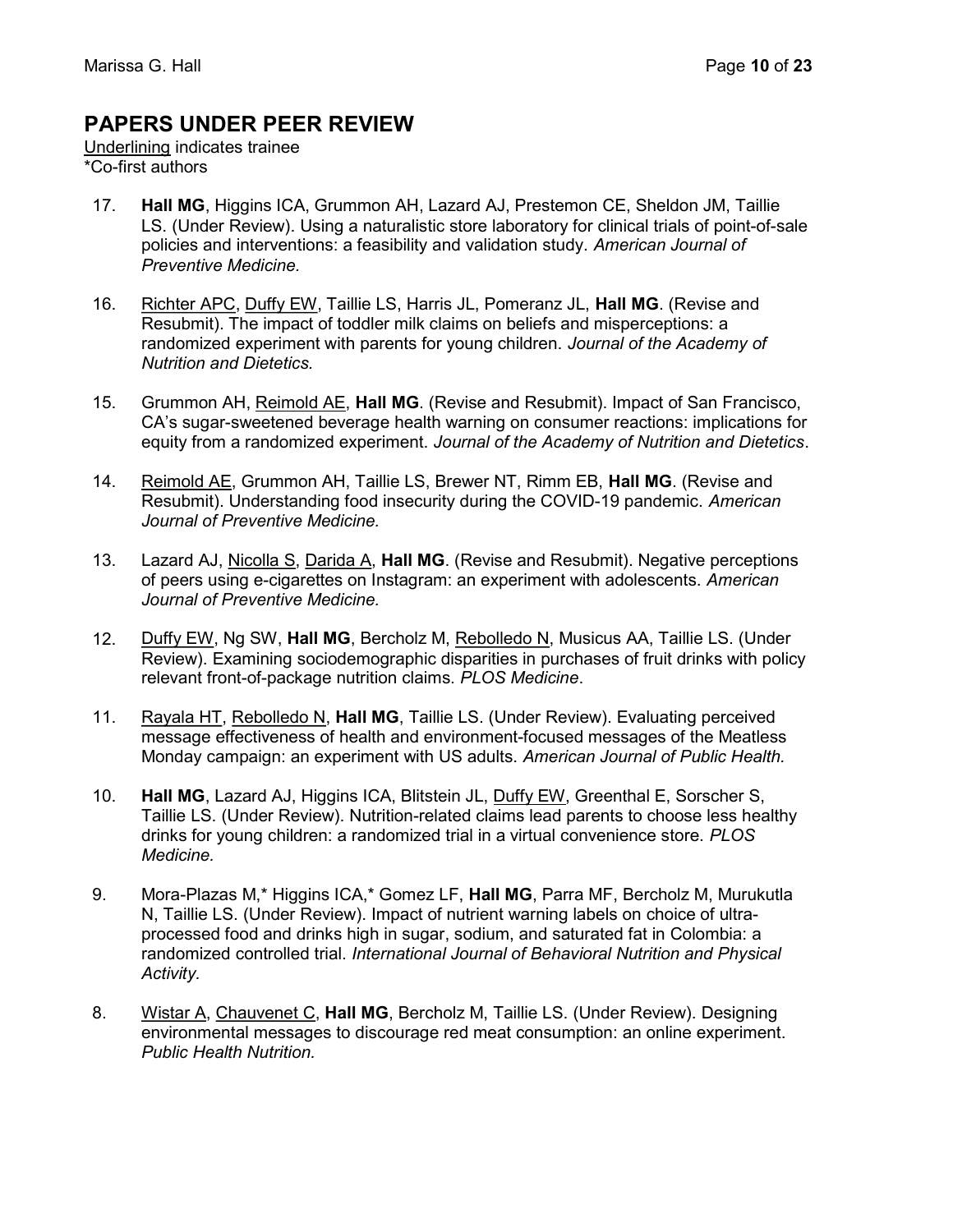- 7. Smith NR, Mazzucca S, Hall MG, Hassmiller Lich K, Brownson RC, Frerichs L. (Under Review). Opportunities to improve policy dissemination by tailoring communication materials to the research priorities of legislators. Millbank Quarterly.
- 6. Bhawra J, Kirkpatrick SI, Hall MG, Vanderlee L, White CM, Hammond D. (Under Review). Patterns and correlates of nutrition knowledge across five countries in the 2018 International Food Policy Study. International Journal of Behavioral Nutrition and Physical Activity.
- 5. Chauvenet C, Jaacks LM, Grummon AH, Hall MG, Waterlander W, Prestemon C, Taillie LS. (Under Review). Testing front-of-package warnings to discourage red meat consumption: an experiment with US meat consumers. International Journal of Behavioral Nutrition and Physical Activity.
- 4. Musicus AA, Hua SV, Moran AJ, Duffy EW, **Hall MG**, Roberto CA, Dillman Carpentier FR, Sorscher S, Wootan MG, Taillie LS, Rimm EB. (Under Review). Front-of-package claims & imagery on fruit-flavored drinks and exposure by household demographics. Pediatrics.
- 3. Chauvenet C, Jaacks LM, Hall MG, Grummon AH, Vesely A, Taillie LS. (Under Review). Developing health and environmental warning messages about red meat: an online experiment. Appetite.
- 2. Bhawra J, Kirkpatrick SI, Hall MG, Vanderlee L, Hammond D. (Under Review). Development and evaluation of the Food Processing Knowledge score: a functional test of consumer nutrition knowledge based on level of processing. Journal of the Academy of Nutrition and Dietetics.
- 1. Jáuregui A, White CM, Vanderlee L, Hall MG, Contreras-Manzano A, Nieto C, Sacks G, Thrasher JF, Hammond D, Barquera S. (Under Review). Impact of front-of-pack labels on the perceived healthfulness of a sugar sweetened beverage: a randomized experiment in 5 countries. The American Journal of Clinical Nutrition.

### PUBLISHED ABSTRACTS

- 5. Hall MG, Sheeran P, Noar SM, Ribisl KM, Brewer NT. (2016). Reactance to health warnings: the role of affect and cognition. Annals of Behavioral Medicine, 50, s56. Symposium conducted at the  $37<sup>th</sup>$  Annual Meeting of the Society of Behavioral Medicine. Washington, DC.
- 4. Hall MG, Sheeran P, Noar SM, Ribisl KM, Bach LE, Brewer NT. (2015). Does reactance to graphic cigarette pack warnings weaken their impact? Annals of Behavioral Medicine, 49, s162. Talk presented at the 36<sup>th</sup> Annual Meeting of the Society of Behavioral Medicine, San Antonio, TX.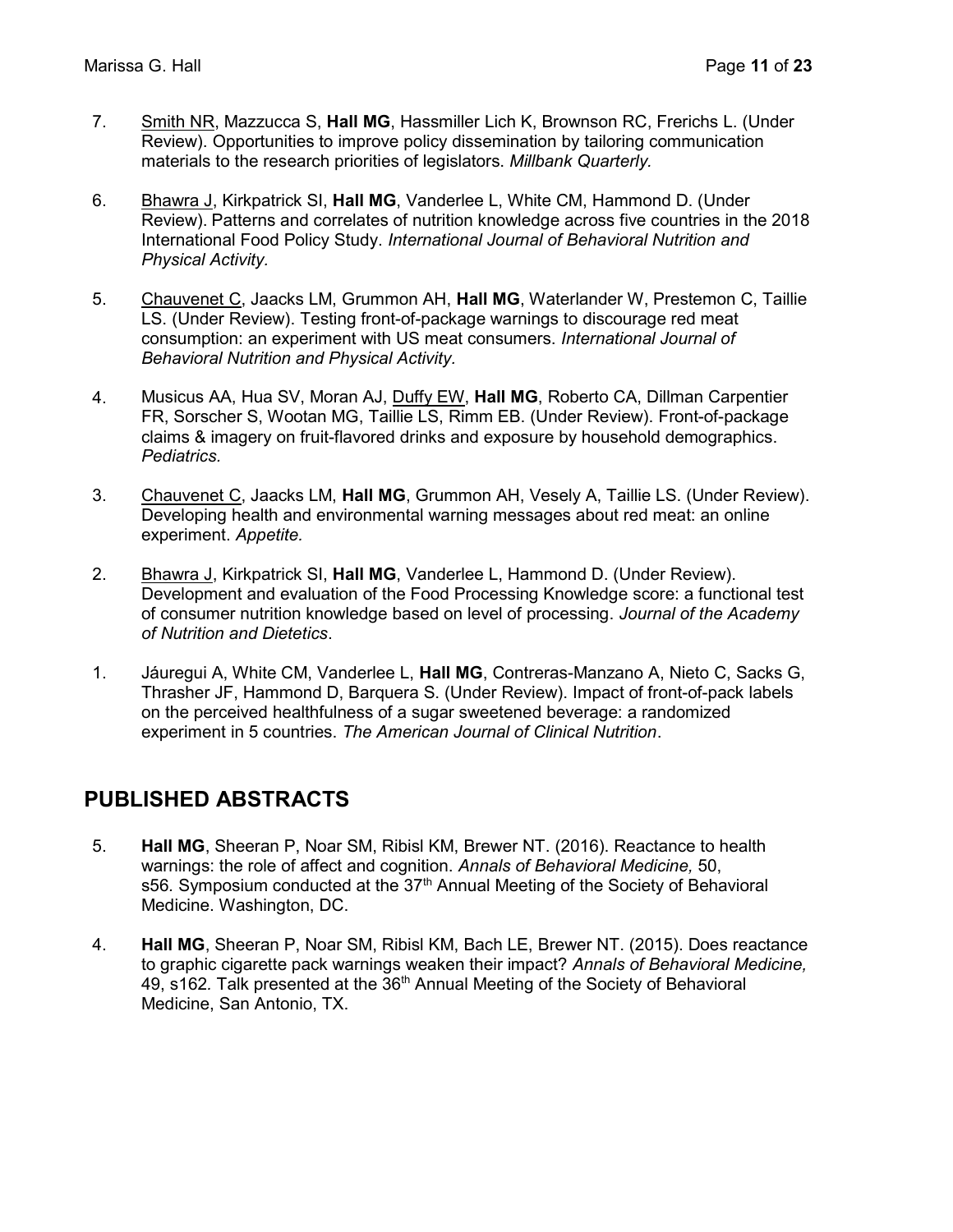- 3. Hall MG, Bach LE, Noar SM, Ribisl KM, Brewer NT. (2015). Social reactions to graphic cigarette pack warnings: a pilot study. Annals of Behavioral Medicine, 49, s162. Talk presented at the 36th Annual Meeting of the Society of Behavioral Medicine, San Antonio, TX.
- 2. Noar SM., Hall MG, Francis DB, Ribisl KM, Pepper JK, Brewer NT. (2015). Graphic cigarette pack warnings: a meta-analysis of experimental studies. Annals of Behavioral *Medicine, 49, s158. Symposium conducted at the 36<sup>th</sup> Annual Meeting of the Society of* Behavioral Medicine. San Antonio, TX.
- 1. Hall MG, Ribisl KM, Brewer NT. (2014). Smokers' and non-smokers' beliefs about harmful tobacco constituents: implications for FDA communication efforts. Annals of Behavioral Medicine, 47, s46. Poster presented at the  $35<sup>th</sup>$  Annual Meeting of the Society of Behavioral Medicine, Philadelphia, PA.

### OTHER ARTICLES AND REPORTS – UNREFEREED

- 3. Cotter T, Taillie LS, Murukutla N, Majija L, Kotov A, Hall MG, Mullin S, Popkin BM. (2020). What's in our food? A guide to introducing effective front-of-package nutrient labels. Report by Vital Strategies and University of North Carolina at Chapel Hill.
- 2. Frank S, Shelus V, Lazard AJ, Higgins I, Pulido M, Richter AP, Vandegrift SM, Vereen RN, Ribisl KM, Hall MG. (2020). UNC face coverings research team focus group findings. Report to the North Carolina Department of Health and Human Service on face covering messaging in response to the COVID-19 State of Emergency.
- 1. Vereen RN, Lazard AJ, Pulido M, Richter AP, Vandegrift SM, Higgins I, Shelus V, Frank S, Hall MG, Ribisl KM. (2020). UNC face coverings survey report. Report to the North Carolina Department of Health and Human Service on face covering messaging in response to the COVID-19 State of Emergency.

# PUBLIC COMMENTS ON FEDERAL REGULATIONS

- 5. Hall MG. (2019). Petition to require accurate and non-misleading labeling on meat processed with non-synthetic nitrates and nitrites. Comment submitted on Federal Register Docket No. FSIS-2019-0022.
- 4. **Hall MG, Noar SM, Brewer NT. (2019). Tobacco products; required warnings for** cigarette packages and advertisements: response to FDA request for comments. First comment submitted on Federal Register Docket No. FDA–2019–N–3065.
- 3. Hall MG, Noar SM, Brewer NT. (2019). Tobacco products; required warnings for cigarette packages and advertisements: response to FDA request for comments. Second comment submitted on Federal Register Docket No. FDA–2019–N–3065.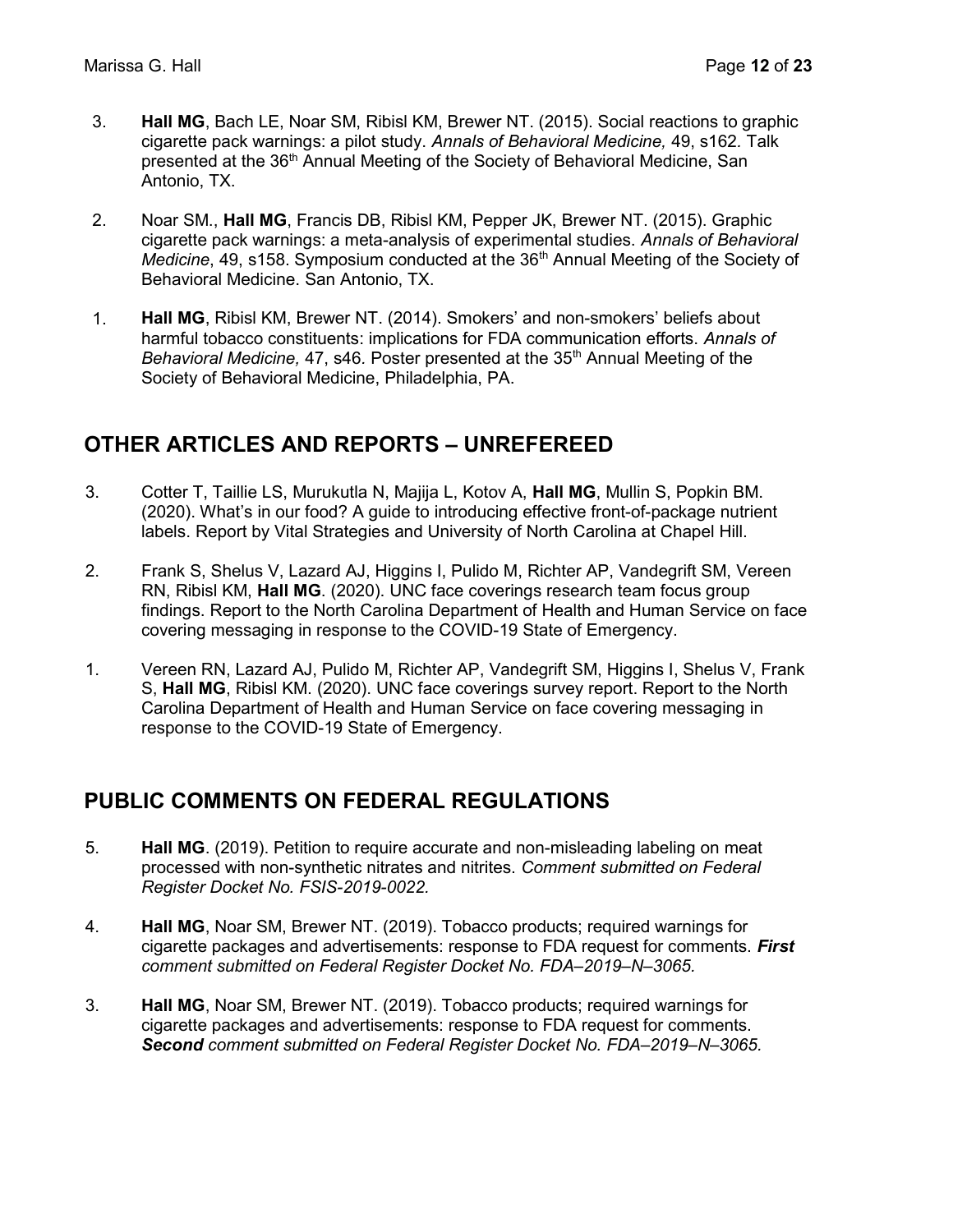- 2. Hall MG, Ribisl KM, Noar SM, Brewer NT. (2017). Experimental study on warning statements for cigarette graphic health warnings: response to FDA request for comments. Comment submitted on Federal Register Docket No. FDA–2017–N–0932.
- 1. Byron MJ, Baig SA, Jeong M, Ribisl KM, Hall MG, Brewer NT. (2018) IQOS reduced exposure claims mislead consumers to believe the product is less harmful. Comment submitted on Federal Register Docket No. FDA-2017-D-3001.

### CONFERENCE PRESENTATIONS

Underlining indicates a trainee

- 56. Richter APC, Duffy EW, Taillie LS, Harris JL, Pomeranz JL, Hall MG. (2021). The impact of toddler milk claims on beliefs and misperceptions: A randomized experiment with parents of young children. Paper presented at the ISBNPA XChange 2021, virtual due to COVID-19.
- 55. Rohde JA, Noar SM, Mendel Sheldon J, Hall MG, Brewer NT. (2021). Responses to health warnings about the harms of vaping: experimental findings from a national sample of U.S. adolescents. Poster to be presented at the 6th Biennial Meeting of the D.C. Health Communication Conference (DCHC), virtual due to COVID-19.
- 54. Duffy EW, Taillie LS, Richter AP, Higgins I, Harris JL, Hall MG. (2020). Exploring toddler milk perceptions and behaviors among Latino and non-Latino parents. Paper presented at the 2020 ObesityWeek Conference of The Obesity Society, virtual due to COVID-19.
- 53. Duffy EW, Hall MG, Dillman Carpentier FR, Musicus AA, Meyer ML, Rimm EB, Taillie LS. (2020). Examining nutrition-related claims on 'fruit' drinks. Poster presented at the 2020 ObesityWeek Conference of The Obesity Society, virtual due to COVID-19.
- 52. Musicus AA, Hua SV, Moran AJ, Duffy EW, Hall MG, Roberto CA, Dillman Carpentier FR, Sorscher S, Wootan MG, Taillie LS, Rimm EB. (2020). Assessing household exposure to front-of-package beverage marketing. Paper presented at 2020 ObesityWeek Conference of The Obesity Society, virtual due to COVID-19.
- 51. Hall MG, Lazard AJ, Grummon AH, Higgins I, Bercholz MG, Richter APC, Taillie LS. (2020). Designing impactful warnings for sugary drinks: an online randomized clinical trial with Latino and non-Latino parents. Paper presented at the 2020 ObesityWeek Conference of The Obesity Society, virtual due to COVID-19.
- 50. Smith NR, Mazzucca S, Hall MG, Brownson RC, Frerichs L. (2020). Opportunities to improve policy dissemination by tailoring communication materials to the research priorities of legislators. Poster to be presented at the Health Policy Dissemination and Implementation Science Section of the Virtual Dissemination & Implementation Science Conference, virtual due to COVID-19.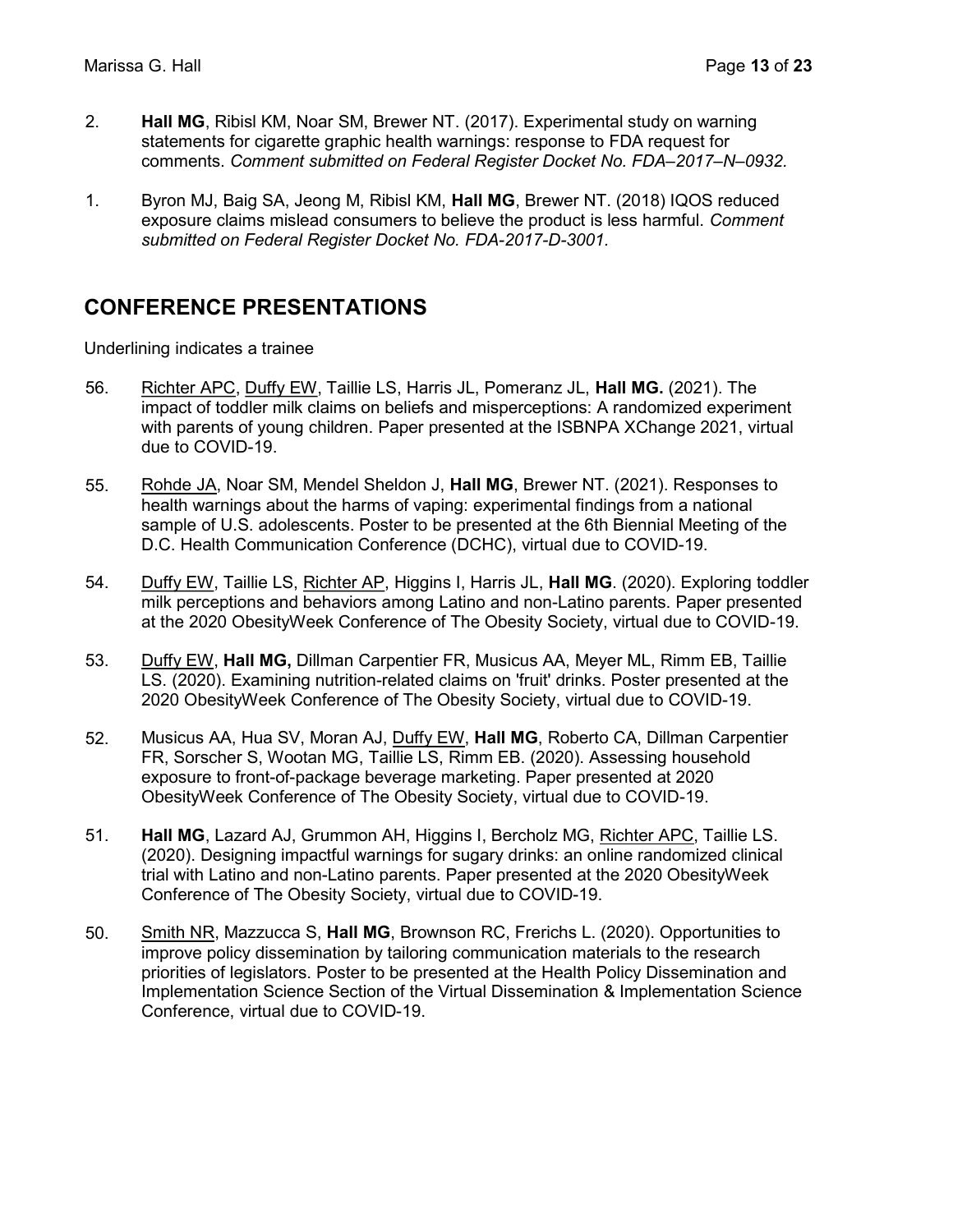- 49. Smith NR, Mazzucca S, Hall MG, Ng SW, Frerichs L. (2020). Identifying groups of policymakers with similar communication preferences to better tailor public health- and nutrition-related research communications. Poster presented at the 2020 Interdisciplinary Association for Population Health Sciences annual meeting, virtual due to COVID-19.
- 48. Hall MG, Lazard AJ, Grummon AH, Higgins I, Bercholz MG, Cardoso Richter AP, Taillie LS. Designing pictorial health warnings on sugar-sweetened beverages to overcome language and literacy barriers: an online experiment with US parents. (2020). Paper presented at the 14<sup>th</sup> Annual Healthy Eating Research Grantee Meeting, Denver, CO.
- 47. Rohde JA, Noar SM, Prentice-Dunn H, Kresovich AK, Hall MG, Brewer NT. (2020). Understanding e-cigarette prevention ad effectiveness: a comparison of message and effects perceptions. Paper to be presented at the 16<sup>th</sup> Biennial Kentucky Conference on Health Communication, Lexington, KY.
- 46. Noar SM, Rohde JA, Prentice-Dunn H, Kresovich A, Hall MG. (2020). Perceived message effectiveness of FDA's e-cigarette prevention ads: an experiment with US young adults. Paper to be presented at the 26th Annual Meeting of the Society for Research on Nicotine & Tobacco, New Orleans, LA.
- 45. Ribisl KM, Hall MG, Byron MJ, Noar SM, Brewer NT. (2019). Interest in illegally buying cigarettes under a very low nicotine content product standard. Talk presented at the 2019 NIH Tobacco Regulatory Science Meeting, Bethesda, MD.
- 44. Brewer NT, Jeong M, Hall MG, Baig SA, Mendel JR, Lazard AJ, Noar SM, Kameny MR, Ribisl KM. The impact of e-cigarette health warnings on motivation to vape and smoke. Poster presented at the 2019 NIH Tobacco Regulatory Science Meeting, Bethesda, MD.
- 43. Brewer NT, Hall MG, Mendel JR, Noar SM, Ribisl KM. Vaping restraint: Frequency, reasons, and strategies. Poster presented at the 2019 NIH Tobacco Regulatory Science Meeting, Bethesda, MD.
- 42. Grummon AH, Taillie LS, Golden SD, Hall MG, Ranney LM, Brewer NT. (2019). Impact of sugar-sweetened beverage health warnings on beverage purchases: a randomized controlled trial. Paper to be presented at the American Society for Nutrition Annual Meeting, Baltimore, MD.
- 41. Saffer AJ, Hall MG, Barker JO, Noar SM. (2019). Organic health discussion network activation: The influence of health discussion partners on smoking behaviors. Paper presented at the International Network for Social Network Analysis Sunbelt Conference, Montreal, Canada.
- 40. Noar SM, Rohde JA, Barker JO, Hall MG, Brewer NT. (2019). How do pictorial cigarette pack warnings communicate risk? A meta-analysis. Paper to be presented at the 69<sup>th</sup> Annual Conference of the International Communication Association, Washington, DC.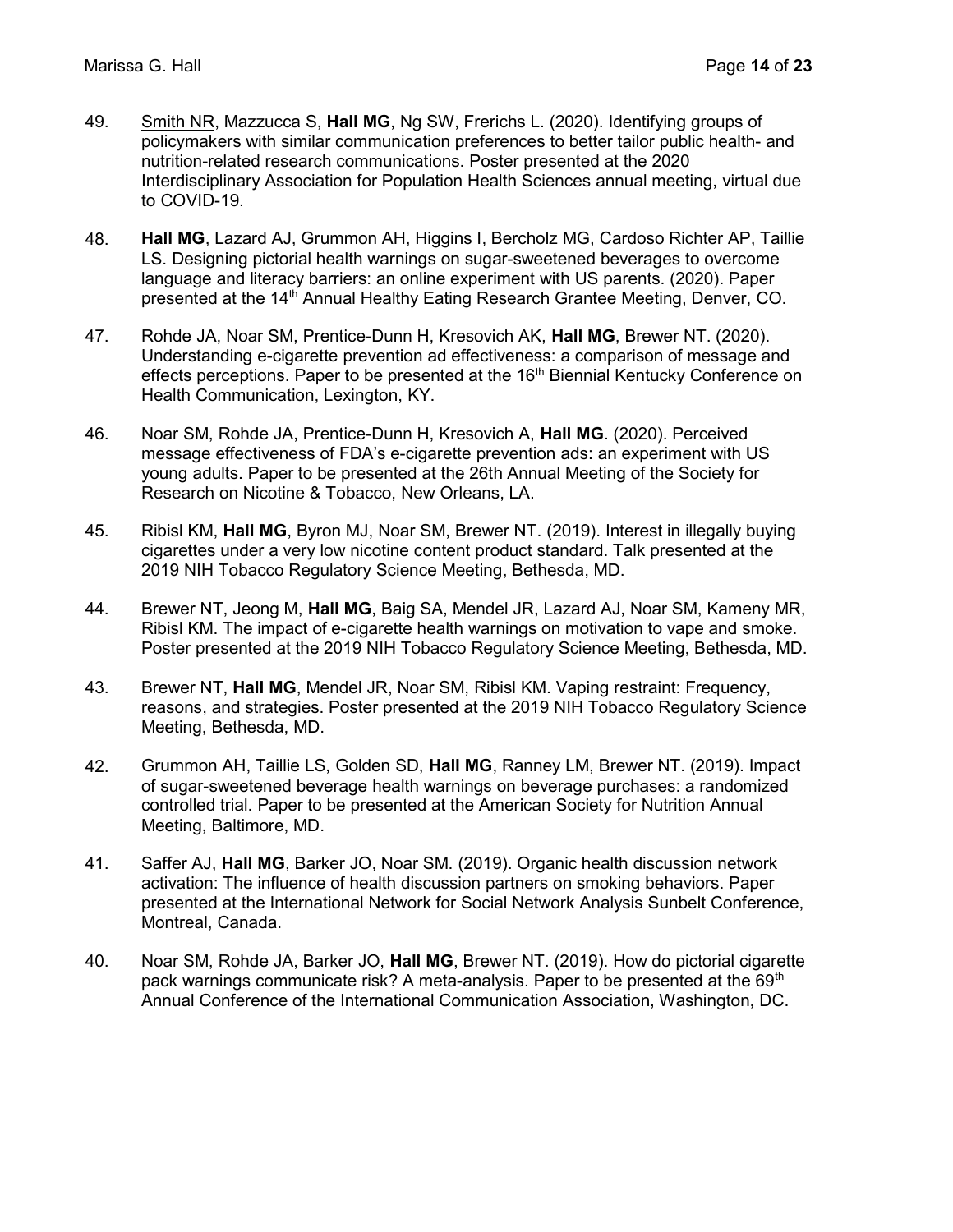- 39. Hall MG, Taillie LS. (2019). Designing and evaluating the effectiveness of pictorial health warnings on sugar-sweetened beverages to overcome language and literacy barriers. Poster presented at the 13<sup>th</sup> Annual Healthy Eating Research Grantee Meeting, Detroit, MI.
- 38. Noar SM, Rohde JA, Barker JO, Hall MG, Brewer NT. (2019). Pictorial cigarette pack warnings increase cognitive elaboration and negative affect but not perceived risk: a meta-analysis. Poster presented at the 40<sup>th</sup> Annual Meeting of the Society of Behavioral Medicine, Washington, DC.
- 37. Brewer NT, Jeong M, Baig SA, Mendel JR, Hall MG, Lazard AJ, Noar SM, Kameny MR, Ribisl KM. (2019). Examining the effect of e-cigarette health warnings on motivation to vape and smoke. Paper presented at the 40<sup>th</sup> Annual Meeting of the Society of Behavioral Medicine, Washington, DC.
- 36. Noar SM, Rohde JA, Mendel JR, Hall MG, Ribisl KM, Brewer NT. (2019). Identifying effective harms for use in e-cigarette health warnings. Paper presented at the  $40<sup>th</sup>$ Annual Meeting of the Society of Behavioral Medicine, Washington, DC.
- 35. Byron MJ, Hall MG. (2019). How to introduce nicotine reduction to the public without causing misperceptions: effects of nicotine content descriptions on perceived nicotine quantity, addictiveness, and risk. Talk presented at the 25<sup>th</sup> Annual Meeting of the Society for Research on Nicotine and Tobacco, San Francisco, CA.
- 34. Noar SM, Rohde JA, Barker JO, Hall MG, Brewer NT. (2019). Pictorial cigarette pack warnings increase negative affect and thinking about risks but not risk perceptions: a meta-analysis. Poster presented at the  $25<sup>th</sup>$  Annual Meeting of the Society for Research on Nicotine and Tobacco, San Francisco, CA.
- 33. Noar SM, Rohde JA, Mendel JR, Hall MG, Ribisl KM, Brewer NT. (2019). Identifying effective elements for e-cigarette health warnings. Poster presented at the  $25<sup>th</sup>$  Annual Meeting of the Society for Research on Nicotine and Tobacco, San Francisco, CA.
- 32. Jeong M, Hall MG, Zhang D, Mendel JR, Noar SM, Ribisl KM, Brewer NT. (2019). Explaining why cigarette pack messages about toxic chemicals increase forgoing cigarettes: applying the Tobacco Warnings Model. Paper presented at the  $25<sup>th</sup>$  Annual Meeting of the Society for Research on Nicotine and Tobacco, San Francisco, CA
- 31. Jeong M, Hall MG, Zhang D, Mendel JR, Noar SM, Ribisl KM, Brewer NT. (2019). Why do cigarette pack messages about toxic chemicals increase forgoing cigarettes? An application of the Tobacco Warnings Model. Poster presented at the  $40<sup>th</sup>$  Annual Meeting of the Society of Behavioral Medicine, Washington, DC.
- 30. Brewer NT, Jeong M, Baig SA, Mendel JR, Hall MG, Lazard AJ, Noar SM, Kameny MR, Ribisl KM. (2019). The impact of e-cigarette health warnings on motivation to vape and smoke. Poster presented at the 25<sup>th</sup> Annual Meeting of the Society for Research on Nicotine and Tobacco, San Francisco, CA.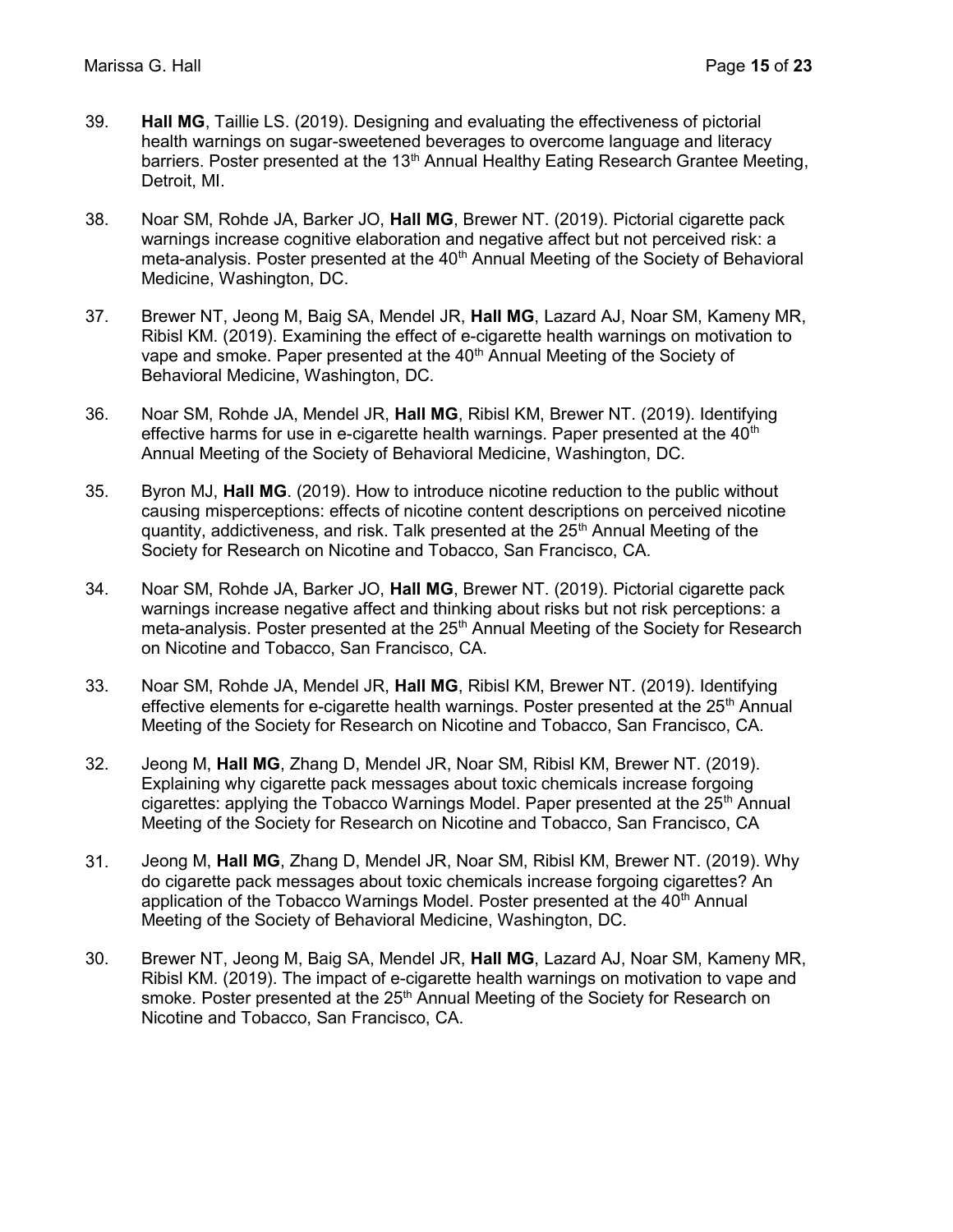- 29. Grummon AH, Hall MG, Taillie LS, Brewer NT. (2018) Increasing the impact of sugarsweetened beverage health warnings: a randomized experiment. Paper presented at Obesity Week 2018, Nashville, TN.
- 28. Maynard OM, Munafò MR, Hall MG, Ferguson S. The effects of cigarette pack inserts with efficacy messages on responses to health warnings. (2018). Poster presented at the Society for Research on Nicotine and Tobacco Europe 18th Annual Conference, Munich, Germany.
- 27. Byron MJ, Hall MG. (2018) Introducing nicotine reduction to the public: Effects of different descriptions of nicotine content on perceived nicotine quantity, addictiveness, and risk. Poster presented at the 2018 NIH Tobacco Regulatory Science Meeting, Bethesda, MD.
- 26. Hall MG, Saffer AJ, Noar SM. (2018). A secondary audience's reactions to The Real Cost campaign: results from a study of US young adults. Talk presented at the  $68<sup>th</sup>$ Annual Conference of the International Communication Association, Prague, Czech Republic.
- 25. Hall MG, Sheeran P, Noar SM, Boynton MH, Ribisl, KM, Parada H, Johnson TO, Brewer NT. (2018). Negative affect, message reactance, and risk perceptions: how do pictorial cigarette pack warnings change quit intentions? Talk presented at the  $39<sup>th</sup>$ Annual Meeting of the Society of Behavioral Medicine, New Orleans, LA.
- 24. **Hall MG**, Brewer NT. (2018). Why do smokers avoid risk messages? Results from two randomized controlled trials. Talk presented at the  $39<sup>th</sup>$  Annual Meeting of the Society of Behavioral Medicine, New Orleans, LA.
- 23. Brewer NT, Jeong M, Mendel JR, Hall MG, Zhang D, Parada H, Boynton MH, Noar SN, Baig SA, Morgan JC, Ribisl KM. (2018). Impact of cigarette pack disclosures about toxic chemicals: a randomized clinical trial. Talk presented at the  $39<sup>th</sup>$  Annual Meeting of the Society of Behavioral Medicine, New Orleans, LA.
- 22. Morgan JC, Golden SD, Noar SM, Ribisl KM, Southwell BG, Jeong M, Hall MG, Brewer NT. (2018). How conversations about pictorial cigarette pack warnings impact quit attempts: a multiple mediational analysis. Talk presented at the 39<sup>th</sup> Annual Meeting of the Society of Behavioral Medicine, New Orleans, LA.
- 21. Hall MG, Mendel JR, Noar SM, Brewer NT. (2018). Avoidance of cigarette pack risk messages: results from two randomized clinical trials with smokers. Poster presented at the 24<sup>th</sup> Annual Meeting of the Society for Research on Nicotine & Tobacco, Baltimore, MD.
- 20. **Hall MG**, Saffer AJ, Noar SM. (2018). A secondary audience's reactions to The Real Cost campaign: results from a study of US young adults. Poster presented at the  $24<sup>th</sup>$ Annual Meeting of the Society for Research on Nicotine & Tobacco, Baltimore, MD.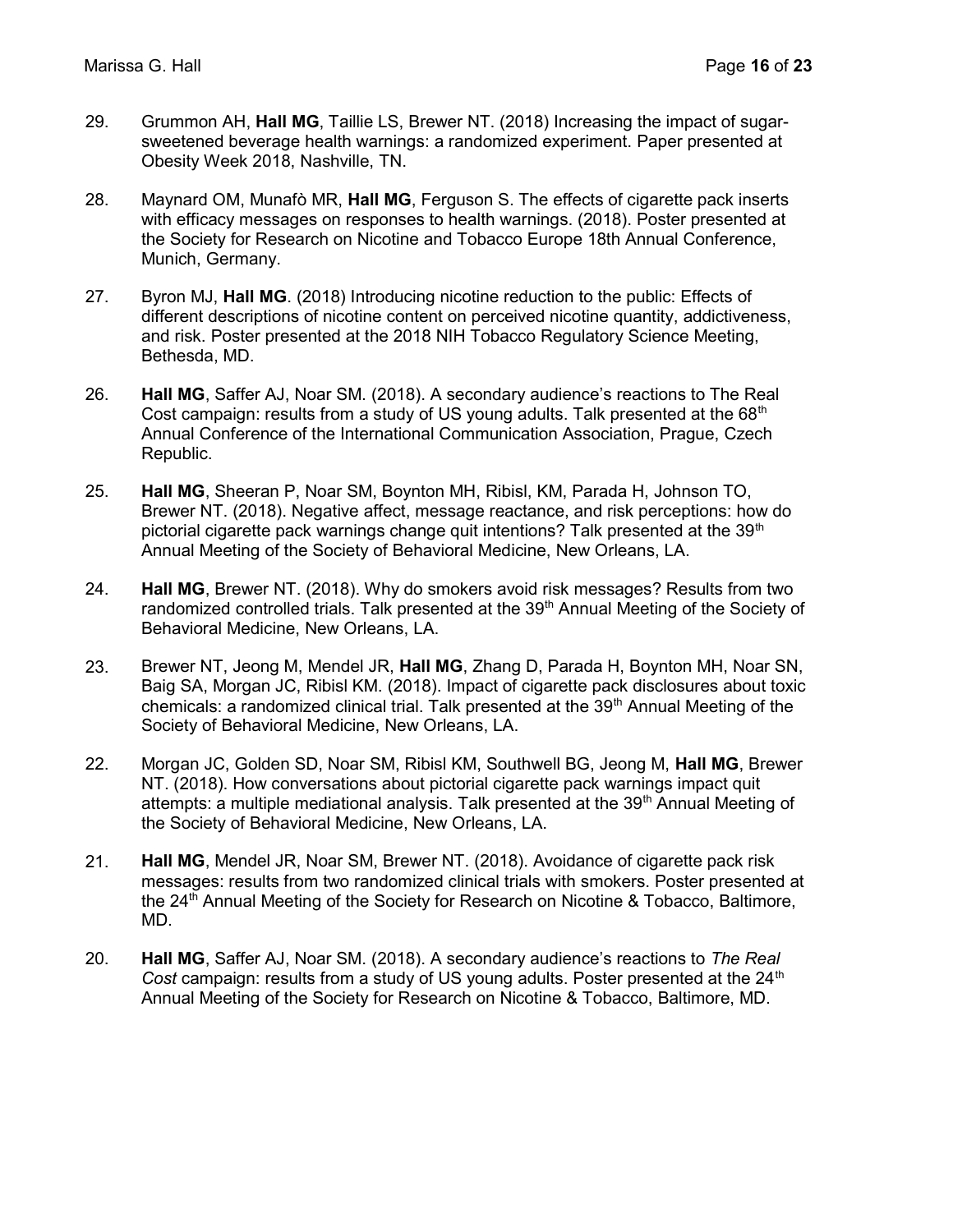- 19. Morgan JC, Golden SD, Noar SM, Ribisl KM, Southwell BG, Jeong M, Hall MG, Brewer NT. (2018) How do conversations about pictorial cigarette pack warnings impact quit attempts? A multiple mediational analysis of a randomized controlled trial. Talk presented at the 24<sup>th</sup> Annual Meeting of the Society for Research on Nicotine & Tobacco, Baltimore, MD.
- 18. Brewer NT, Jeong M, Mendel JR, Hall MG, Zhang D, Parada H, Boynton MH, Noar SN, Baig SA, Morgan JC, Ribisl KM. (2018). Constituents disclosures on cigarette packs: a randomized clinical trial. Poster presented at the 24<sup>th</sup> Annual Meeting of the Society for Research on Nicotine & Tobacco, Baltimore, MD.
- 17. Brewer NT, Jeong M, Mendel JR, Hall MG, Zhang D, Parada H, Boynton MH, Noar SN, Baig SA, Morgan JC, Ribisl KM. (2017). Impact of cigarette pack disclosures about toxic chemicals: a randomized controlled trial. Talk presented at the 2017 National Institutes of Health (NIH) Tobacco Regulatory Science Conference, Bethesda, MD.
- 16. Hall MG, Sheeran P, Noar SM, Ribisl KM, Brewer NT. (2016). A short measure of reactance to health warnings. Talk presented at the Society for Research on Nicotine & Tobacco 22nd Annual Meeting, Chicago, IL.
- 15. Noar SM, Francis D, Hall MG, Bridges C, Sontag J, Ribisl KM, Brewer NT. (2016). Quantitative syntheses of the evidence for cigarette pack warnings. Talk presented at the National Cancer Institute 2016 Grantee Meeting on Emerging Research on Tobacco Product Warnings: Advancing Theory and Methods, Chicago, IL.
- 14. Noar SM, Kelley DE, Boynton M, Morgan J, Hall MG, Mendel J, Ribisl KM, Brewer NT. (2016). Perceived effectiveness of cigarette pack constituent disclosures: a randomized experiment. Poster presented at the Society for Research on Nicotine & Tobacco 22<sup>nd</sup> Annual Meeting, Chicago, IL.
- 13. Hall MG, Sheeran P, Noar SM, Ribisl KM, Bach LE, Brewer NT. (2015). Does reactance to graphic cigarette pack warnings weaken their impact? Poster presented at the Society for Research on Nicotine & Tobacco 21<sup>st</sup> Annual Meeting, Philadelphia, PA.
- 12. Francis DB, Hall MG, Noar SM, Ribisl KM, Pepper JK, Brewer NT. (2015). Systematic review of measures used in graphic cigarette pack warning experiments. Talk presented at the Society for Research on Nicotine & Tobacco 21<sup>st</sup> Annual Meeting, Philadelphia, PA.
- 11. Bach LE, Hall MG, Noar SM, Ribisl KM, Brewer NT. (2015). Social reactions to graphic cigarette pack warnings: a pilot study. Talk presented at the Society for Research on Nicotine & Tobacco 21<sup>st</sup> Annual Meeting, Philadelphia, PA.
- 10. Noar SM, Hall MG, Francis D, Ribisl KM, Pepper JK, Brewer NT. (2015). Graphic cigarette pack warnings: A meta-analysis of experimental studies. Poster presented at the Society for Research on Nicotine & Tobacco 21<sup>st</sup> Annual Meeting, Philadelphia, PA.
- 9. Myers AE, Hall MG, Isgett LF, Ribisl KM. (2015). A comparison of three policy approaches for tobacco retailer reduction. Talk presented at the Society for Research on Nicotine & Tobacco 21st Annual Meeting, Philadelphia, PA.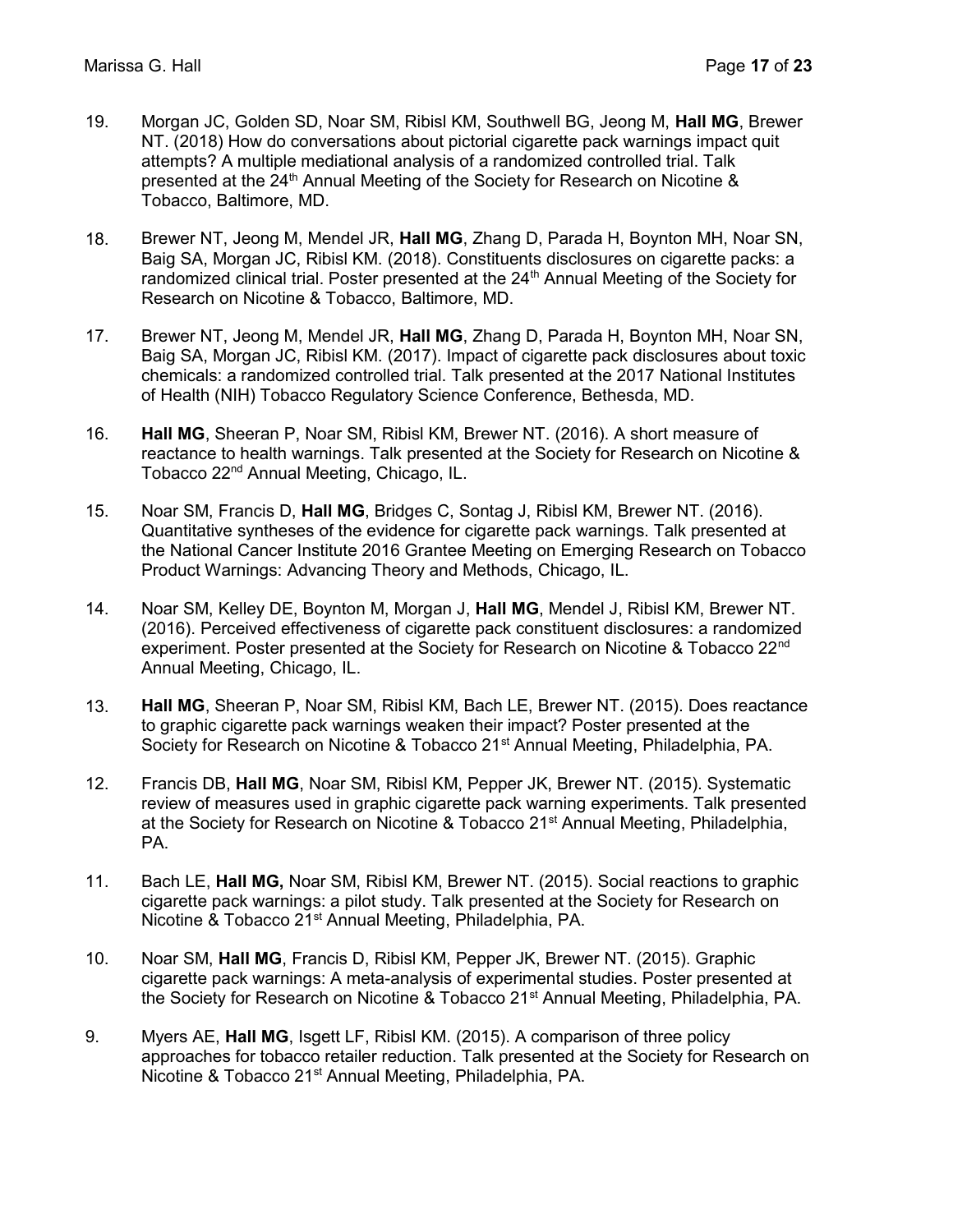- 8. Noar SM, Hall MG, Francis DB, Ribisl KM, Pepper JK, Brewer NT. (2014). The impact of graphic cigarette pack warnings: a meta-analysis of experimental studies. Talk presented at the 64<sup>th</sup> Annual Conference of the International Communication Association, Seattle, WA.
- 7. Hall MG, Ribisl KM, Lee JGL, Noar SM, Brewer NT. (2014). Testing warning messages on smokers' cigarette packages: a proof of principle study. Talk presented at the Society for Research on Nicotine & Tobacco 20<sup>th</sup> Annual Meeting, Seattle, WA.
- 6. Hall MG, Ribisl KM, Gammon DG, Williams RS. (2014). Monitoring illicit cigarette trade: trends in tax evasion and price among Internet cigarette vendors. Poster presented at the Society for Research on Nicotine & Tobacco 20<sup>th</sup> Annual Meeting, Seattle, WA.
- 5. Hall MG, Fleischer NL, Reynales Shigematsu LM, Swayampakala K, Arrillo Santillan E, Thrasher JF. (2014). Neighborhood access to single cigarettes and smoking relapse in Mexico: findings from the ITC Mexico Survey. Poster presented at the Society for Research on Nicotine & Tobacco 20<sup>th</sup> Annual Meeting, Seattle, WA.
- 4. Hall MG, Barrington C, Chen SY, Arambú N, Morales S, Miller WM, Alvarez B, Paz Bailey G. (2013). Respondent-driven sampling and time-location sampling: a comparison of implementation and operational challenges for HIV behavioral research. Talk presented at the Population Association of America 2013 Annual Meeting, New Orleans, LA.
- 3. Moore A, Hall MG, Leeman J, Bethea K, Glasser A, Deal A. (2013). Building capacity for evidence-based practice: a training and technical assistance intervention for community organizations. Poster presented at the Annual Meeting of the Society of Public Health Educators, Orlando, FL.
- 2. **Hall MG**, Simon T, Mizelle E. (2012). Local television news portrayal of school violence incidents: a content analysis. Talk presented at the American Public Health Association 140<sup>th</sup> Annual Meeting and Exposition, San Francisco, CA.
- 1. Wells R, Holdsworth L, Morrissey J, Blouin R, Hall MG, Lich KH. (2012). How a stressed local public system copes with people in psychiatric crisis. Poster presented at the International Organisation Behaviour in Healthcare Conference, Dublin, Ireland.

### INVITED TALKS

#### National and international

- 7. "Sugary drink warnings: Feasibility, population impact, and health equity." Talk presented (virtually due to COVID-19) at 2021 Virtual Sugary Drink Summit: Building Community, Building Health! April 2021.
- 6. "Designing sugary drink warnings to improve health equity." Talk presented (virtually due to COVID-19) at Public Health Law Center and American Heart Association's Sugary Drink Labeling Convening. October 2020.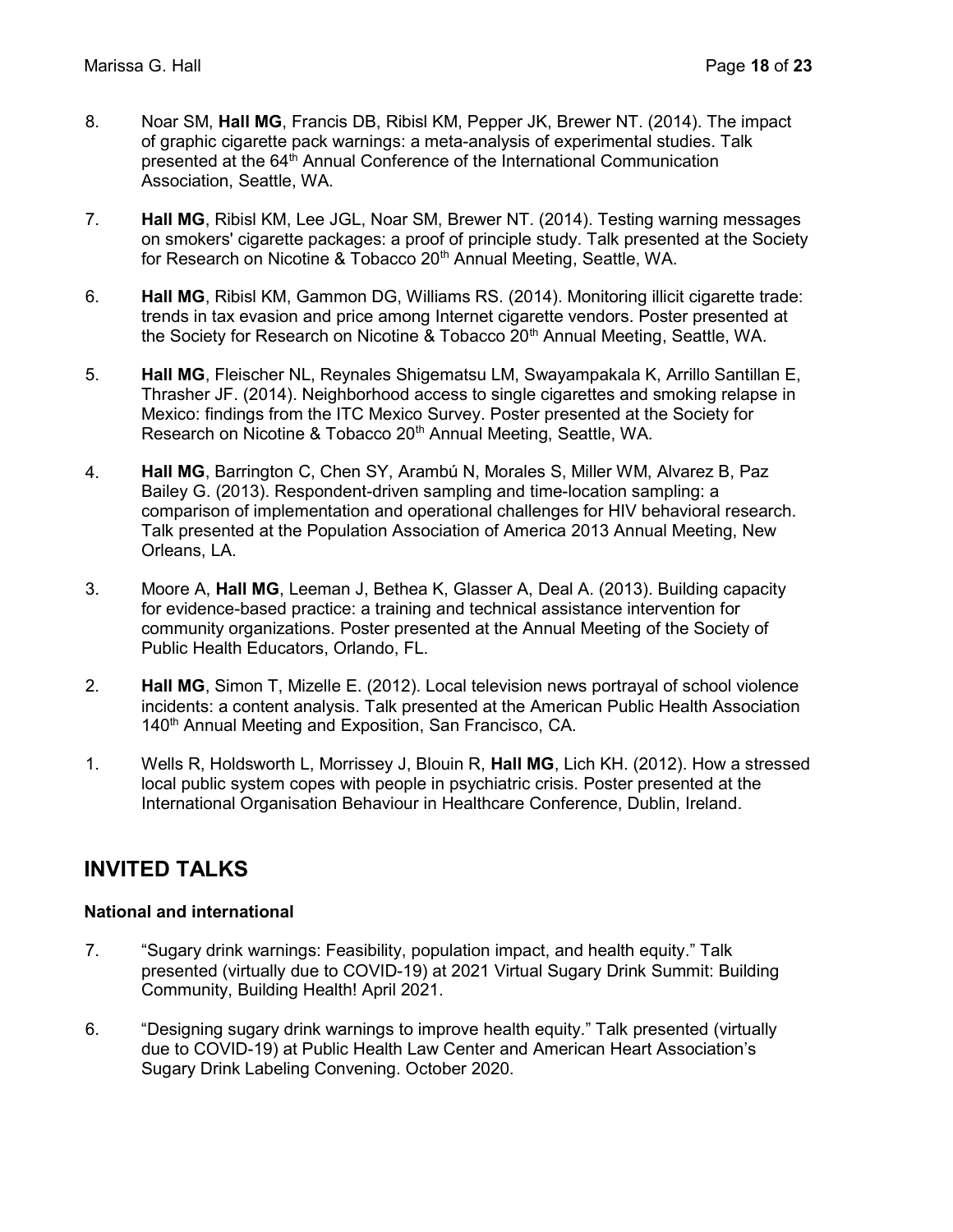- 5. "Sugar-sweetened beverage warnings: the state of the science." Talk presented at Nutrition Policy Institute's "Labeling and Public Health: A Closer Look." Berkeley, CA. October 2019.
- 4. "Risk communication to adults: how should relative risk be conveyed?" Talk presented at the Food and Drug Law Institute's Tobacco and Nicotine Products Regulation and Policy Conference. Washington DC. October 2019.
- 3. "The impact of e-cigarette health warnings on motivation to vape and smoke." Talk presented at the State of the Science: Research in Tobacco Cessation, Products and Policy. Winston-Salem, NC. March 2019.
- 2. "Cómo funcionan las advertencias sanitarias para cigarrillos." Talk presented at the Cuban National Tobacco Control Commission. Havana, Cuba. August 2017.
- 1. "Pathways of change: understanding pictorial cigarette pack warnings." Talk presented at Wake Forest School of Medicine, Department of Social Sciences and Health Policy. Winston-Salem, NC. May 2016.

#### University of North Carolina at Chapel Hill

- 2. "Best practices for survey measurement and cognitive interviewing." Talk presented at Carolina Center for Public Service. Chapel Hill, NC. June 2020.
- 1. "Health warning labels: Applying behavioral science experiments to inform public policy." Talk presented at Carolina Population Center. Chapel Hill, NC. November 2019.

### TEACHING AND MENTORING ACTIVITIES

#### Courses

Instructor for HBEH 752: Health Behavior Survey Research Methods (MPH course) UNC Gillings School of Global Public Health, Department of Health Behavior Enrollment: 2020, n=41; 2021, n=33

Instructor for HBEH 813: Professional Development (doctoral course) UNC Gillings School of Global Public Health, Department of Health Behavior Enrollment: 2016, n=14; 2017, n=8

Teaching Assistant for HBEH 760: Advanced Research Methods (doctoral course) UNC Gillings School of Global Public Health, Department of Health Behavior Enrollment: 2014, n=19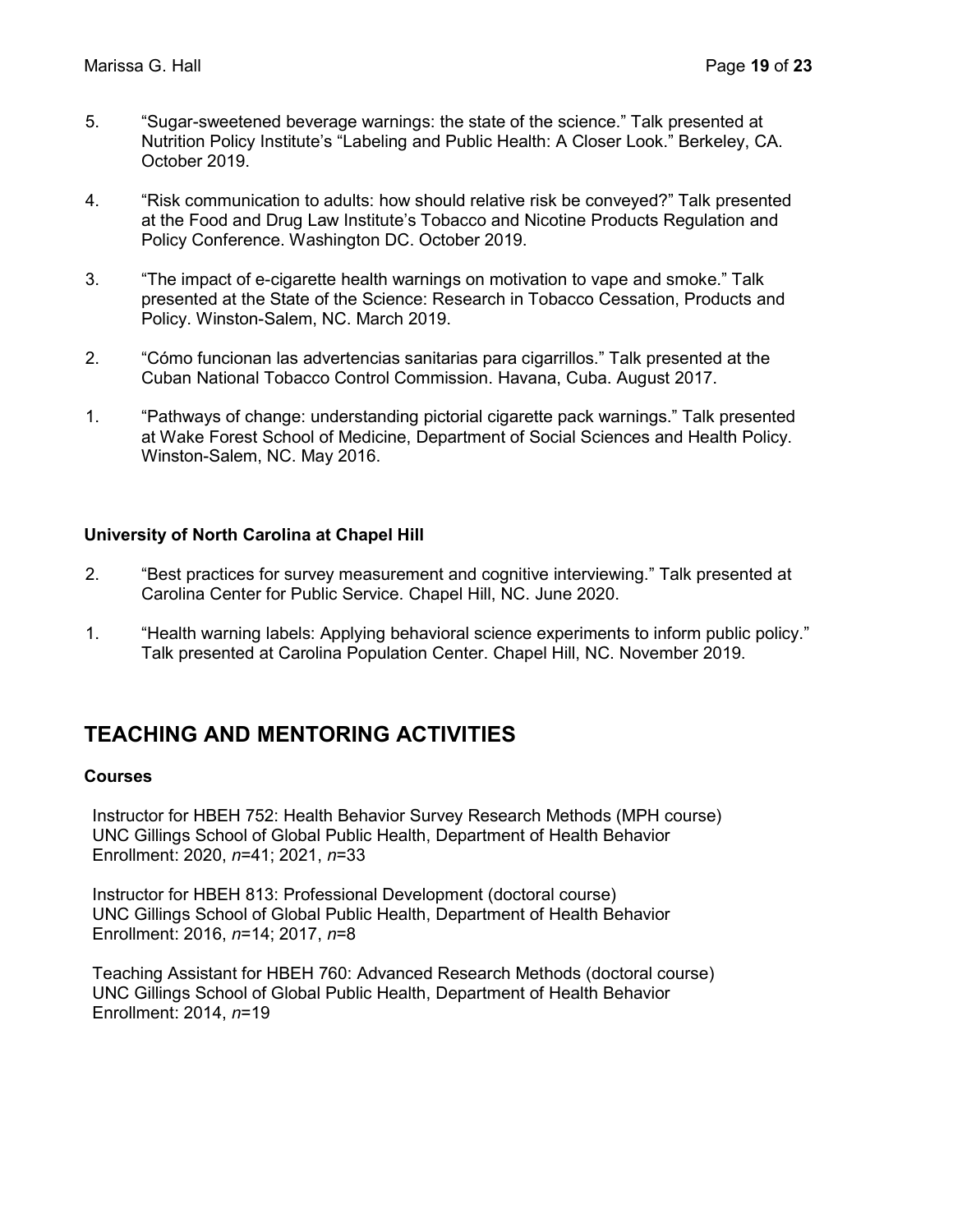Co-Instructor for FMME 225: Exploring International Perspectives in Medicine and Public Health (graduate elective) UNC Gillings School of Global Public Health, Department of Health Behavior Enrollment: 2012, n=9

#### Guest lectures at UNC

HBEH/HPM765/EPID772: Cancer Prevention and Control. "Sugary Drink Health Warnings: Design and Impact." Fall 2020.

HBEH 812: Professional Development. "Career Paths in Academia." Fall 2019, Spring 2020.

NUTR 696: Taxes, Bans, & Burgers: Global Food Policy and Obesity Prevention. "Front-ofpackage food labeling." Spring 2018.

HBEH 860: Research Proposal Development. "Applying for a National Research Service Award." Spring 2016.

GLBL 210: Global Issues. "Global Health Challenges." Fall 2014, Spring 2015, Spring 2016, Spring 2017, Fall 2017, Spring 2019, Spring 2021.

HBEH 750: Research Methods. "Outcome and Process Evaluation." Fall 2015, Fall 2017.

HBEH 812: Professional Development. "Funding Opportunities for Graduate Students." Fall 2014.

#### Student advising: Ongoing

\*funded by my sponsored research

#### MPH

- Deanie Anyangwe, Health Behavior at UNC-CH, advisor, 2019-2021
- Emmanuel Saint-Phard, Health Behavior at UNC-CH, advisor, August 2020-present
- Katie Aquilina, Health Behavior at UNC-CH, advisor, August 2020-present

#### PhD

- Ana Paula Cardoso Richter,\* Health Behavior at UNC-CH, advisor, August 2019-present
- Christine Walsh, Health Behavior at UNC-CH, dissertation committee member
- Natalie Smith, Health Policy and Management at UNC-CH, dissertation committee member
- Lex Hurley, Health Behavior at UNC-CH, dissertation committee member

#### Student advising: Completed

\*funded by my sponsored research

#### PhD

 Jasmin Bhawra, University of Waterloo, PhD 2020, dissertation committee member. Dissertation title: "A five-country evaluation of nutrition labelling policies: consumer use, understanding, and knowledge of processed foods."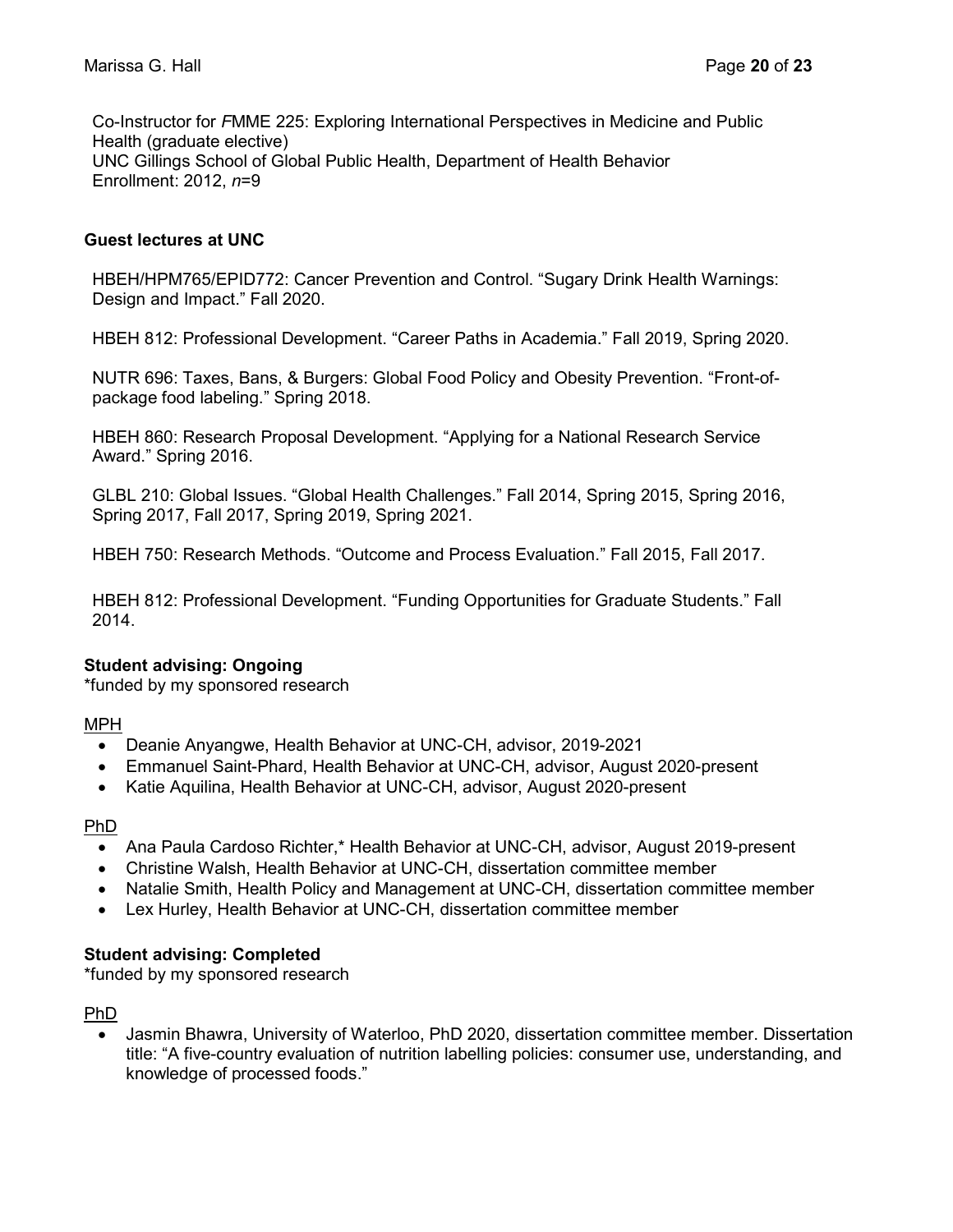#### MPH

- Chloe Mitchell, Health Behavior at UNC-CH, advisor, 2019-2021
- Alexandra Carl,\* Health Behavior at UNC-CH, supervisor for research assistantship, 2019-2020
- Zamantha Granados,\* Health Behavior at UNC-CH, supervisor for research assistantship, 2019- 2020
- Marlyn Pulido,\* Health Behavior at UNC-CH, supervisor for research assistantship and served as practicum preceptor, 2020-2021

#### BSPH

• Hannah Rayala, UNC-CH, BSPH 2021, honors thesis second reader. Thesis title: "Evaluating perceived message effectiveness of health and environment-focused messages of the Meatless Monday campaign: an experiment with US adults."

### **GRANTS**

#### Ongoing

Principal Investigator, "Designing and evaluating high-impact pictorial health warnings for food products." K01 Mentored Research Scientist Development Award, National Heart, Lung, and Blood Institute. 7/15/19-6/30/24. Grant #1 K01HL147713-01. \$738,012 total costs.

**Principal Investigator,** "Designing and evaluating the effectiveness of pictorial health warnings on sugar-sweetened beverages to overcome language and literacy barriers." Co-Principal Investigator: Lindsey Smith Taillie. Healthy Eating Research: Building Evidence to Promote Health and Well-Being Among Children, Round 11. Robert Wood Johnson Foundation. 2/1/19-7/30/21. Grant # 76290. \$199,000 total costs.

Principal Investigator, "Enhancing the health impact of sugar-sweetened beverage taxes: two pilot studies with parents." Multiple Principal Investigator: Lindsey Smith Taillie. Carolina Population Center Population Dynamics Centers Research Infrastructure Program seed grant. 8/1/21-8/1/22. \$34,981 total costs.

Co-Principal Investigator, "Engaging Latinx community members in nutrition education and obesity prevention research." Principal Investigator: Lindsey Smith Taillie. NC TraCS \$2K Stakeholder Engagement Voucher. 12/1/19-11/30/20. Grant # SE1910. \$2,000 total costs.

Co-Investigator, "Using online food retail 'nudges' to promote healthier beverage intake among children whose parents participate in SNAP." Principal Investigator: Pasquale Rummo, Co-Principal Investigator: Lindsey Smith Taillie. Healthy Eating Research: Robert Wood Johnson Foundation. 4/1/21-3/30/23. \$224,890 total costs.

Co-Investigator, "Advancing perceived message effectiveness: a new measure for youth prevention media campaigns." Principal Investigator: Seth Noar. National Cancer Institute. 9/17/19-8/31/22. Grant # 1R01CA246600-01. \$1,364,669 total costs.

Co-Investigator, "Informing ENDS policies: studying the impact of e-cigarette warnings on behavior." Principal Investigator: Noel Brewer. National Institute on Drug Abuse, National Institutes of Health, 7/1/2020-4/30/2025. Grant # 1R01DA048390-01A1.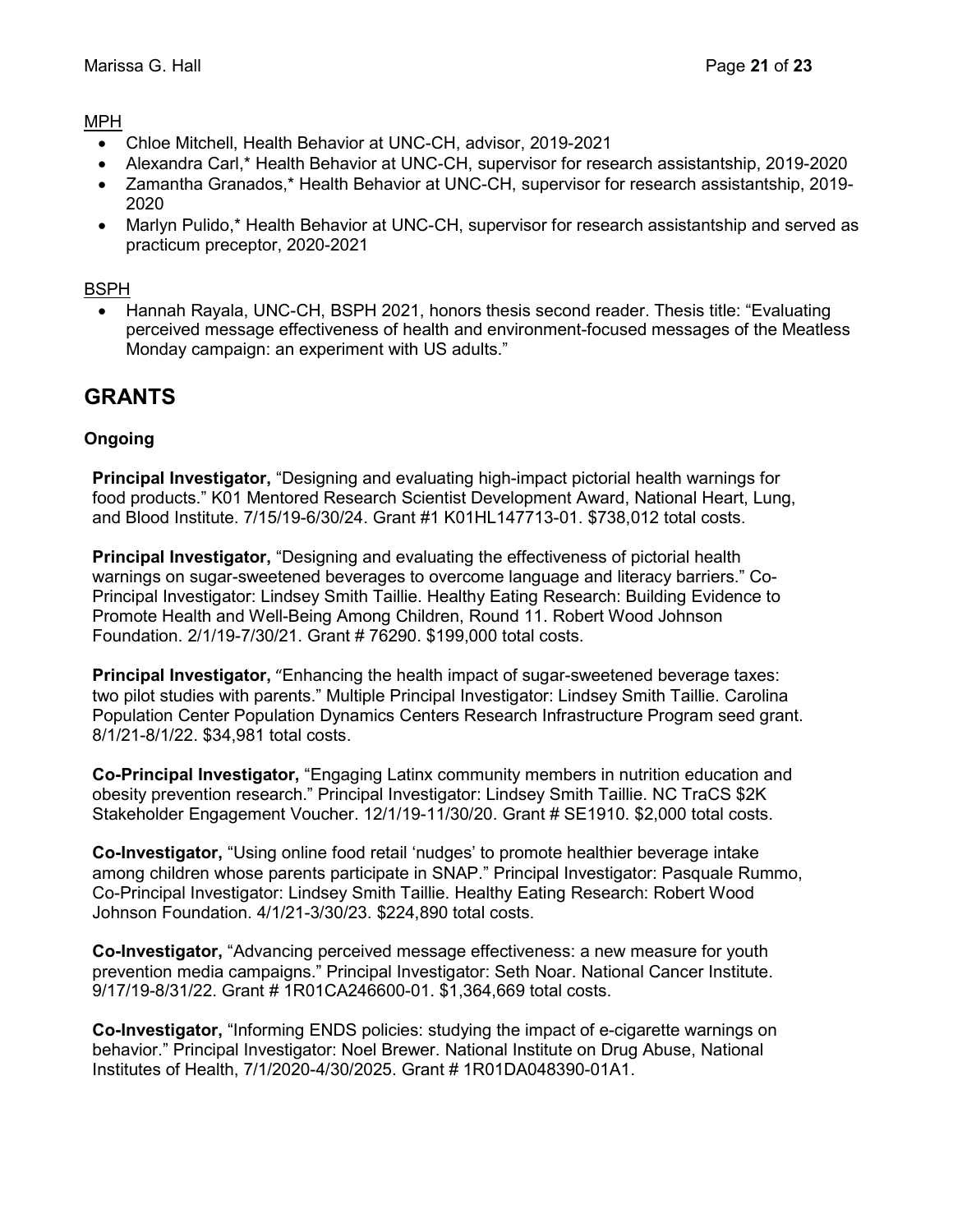Co-Investigator, "Understanding uncontrolled vaping among vulnerable populations." Principal Investigator: Noel Brewer. National Cancer Institute, National Institutes of Health. 9/10/2020-8/31/2023. Grant # 1R01CA246606-01A1.

#### Completed

Co-Principal Investigator, "Reducing racial-ethnic disparities in sugary beverage intake: the impact of nutrition claims on fruit drink purchases among parents of young children." Principal Investigator: Lindsey Taillie. Healthy Eating Research: Special Solicitation on Beverage Consumption in Early Childhood 2018. Robert Wood Johnson Foundation. 3/1/19-3/1/21. Grant # 76337. \$298,924 total costs.

Co-Investigator, "Face covering messaging in response to the COVID-19 state of emergency." Principal Investigator: Allison Lazard. North Carolina Department of Health and Human Services. 6/22/2020-7/31/2020. \$22,827 total costs.

Co-Principal Investigator, "Feasibility of a new food store model to test the impact of obesity prevention policies among Latinx mothers." Principal Investigator: Lindsey Taillie. NC TraCS \$5K - \$50K Translational Research Matched Pilot Grant Program. 4/1/19-4/1/20. Grant # 550KR201820. \$50,000 total costs.

Co-Investigator, "Developing a measure of perceived message effectiveness for youth ecigarette prevention." Principal Investigator: Jacob Rohde. NC TraCS \$2K Pilot Grant Program. 6/1/19-6/1/20. Grant # 2KR1151907. \$2,000 total costs.

Co-Principal Investigator, "The impact of sugar-sweetened beverage warnings: a metaanalysis of experimental studies." Principal Investigator: Anna Grummon. Robert Wood Johnson Foundation Healthy Eating Research. 7/1/2019-6/30/2020. \$8,000 total costs.

Co-Investigator, "Social network analysis of The Real Cost campaign: an ego-network perspective." Principal Investigator: Adam Saffer. Pilot Development Award, Center for Regulatory Research on Tobacco Communication, 9/1/2016-8/31/2017. \$35,243 total costs.

Principal Investigator, "Understanding how graphic warnings on cigarette packs increase quit intentions." Mentor: Noel Brewer. Ruth L. Kirschstein National Research Service Award (NRSA) Individual Predoctoral Fellowship, National Cancer Institute, 4/1/2016-5/14/2017. Grant # 1 F31 CA196037-01A1. \$69,474 total costs.

Principal Investigator, "Building tobacco control collaborations in Cuba." Anne Cynthia Price Award, Gillings School of Global Public Health. 7/1/2016-7/1/2017. \$1,500 total costs.

**Principal Investigator,** "Increasing availability and consumption of single cigarettes: trends and implications for smoking cessation from the ITC Mexico Survey." Mentor: James Thrasher. Latin America Summer Fellowship, Office of Global Health, University of North Carolina. 3/1/2013-3/1/2014. \$2,500 total costs.

Principal Investigator, "Respondent-driven sampling and time-location sampling: a comparison of implementation and operational challenges for HIV behavioral research in Guatemala." Mentor: Clare Barrington. Pre-Dissertation Summer Field Research Grant, Institute for the Americas, University of North Carolina. 4/1/2012-8/1/2012. \$1,500 total costs.